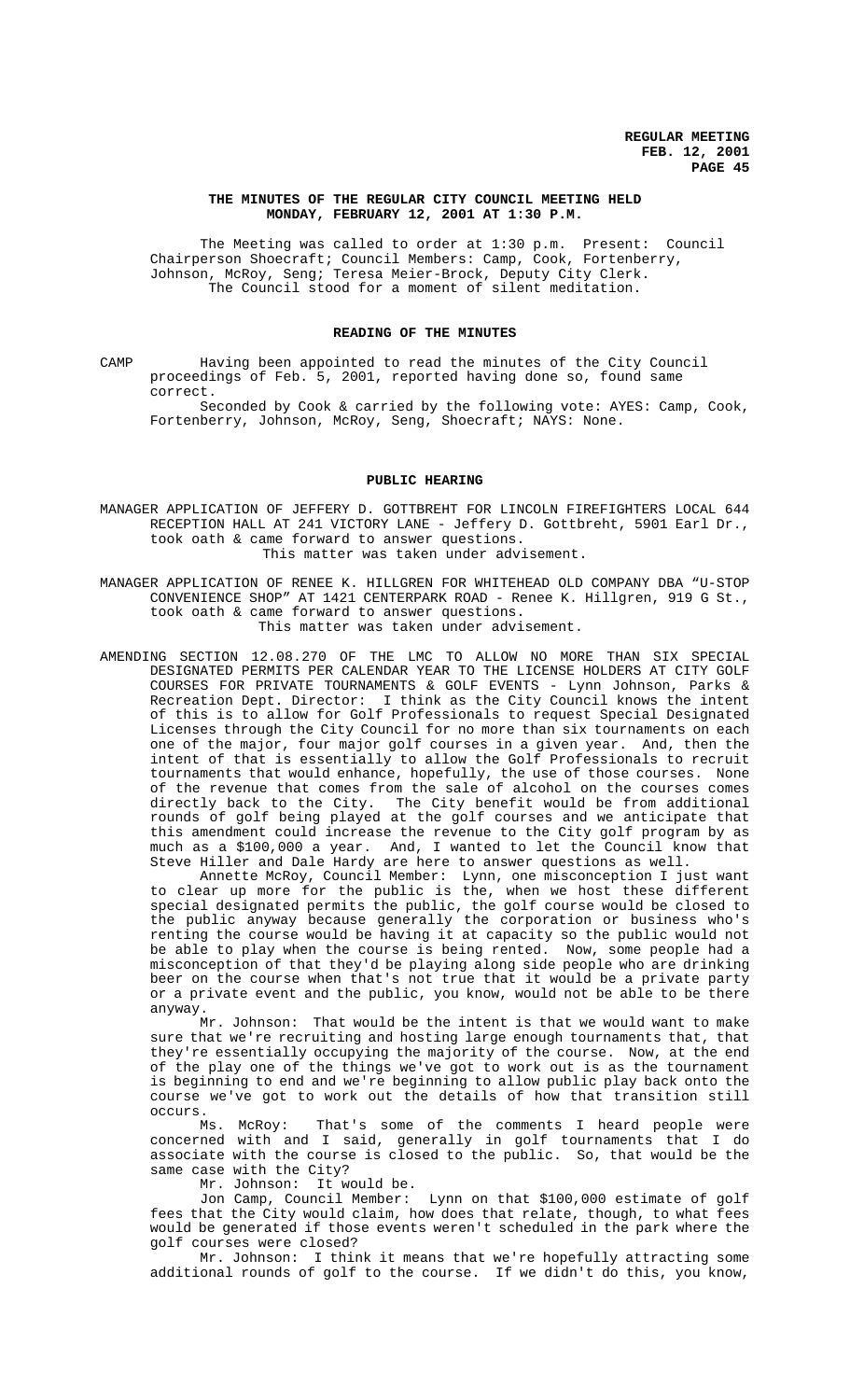we're going to continue to see. We do about 200 rounds of golf on the courses a year and so we're hoping that by allowing this and by recruiting some larger tournament events we're going to be increasing the number of rounds of play and that's where that additional revenue would come from. Mr. Camp: You said you do 200 rounds of play a year?

Mr. Johnson: Just about 200,000 rounds of play on four courses a year.

Mr. Camp: So on a night, if you have it closed down for what 3 or 4 hours how many at capacity? How many rounds can you do on some of the golf courses?

Mr. Johnson: Now, we're starting to get into .... Steve or Dale could you guys answer that question more specifically?

Steve Hiller, Parks & Recreation Dept.: Funding an event that we're talking about, Mr. Camp, we'd be looking probably at about 150 to 160 players in an event of this size. And, generally speaking that would take in the neighborhood of probably 5 to 6 hours to conduct a large golf tournament or event of that size.

Mr. Camp: Then what would the fee be per player?

Mr. Hiller: Standard fee, if it was a weekend event, it would be \$19.50 would be the greens fee and then what's included in this, in this guestimate of new revenue is also cart rental. So, you're combining the cart rental and the greens fee in that particular event. That would change if it were a week day event. The greens fee for a week day, I believe, is \$15.50 as well as the cart rental fee. So, ...

Mr. Camp: So, if you had 150 players, I just rounded it to \$20.00 a player, that's \$3,200.00?

Mr. Hiller: Plus the cart which is \$12.40.

Mr. Camp: So, say around 5 .... I'm just trying to understand the 100, the dynamics of how you calculate the 100,000 on six events. Is that not correct?

Mr. Johnson: It would be a total of 24 altogether because there could be, there's six events allowed on each one of the courses. (inaudible)

Mr. Camp: Oh, six on each course. Ok that answers it.

John Craw, Liquor License holder at Holmes Park Golf Course: And, I just wanted to say that I am in favor of the Council approving this. Right now there's other golf courses in our community that are just outside, maybe, of our city limits and they are attracting quite a bit of the corporate outings because they're able to have a beer on the outside portion of their golf course as well as internally. And so, right now I have people that drink beer literally inside my club house, but once they would step outside the club house they're looked on with a whole different light. And, I think you can see over the years that there hasn't been many difficulties, if any, with people over consuming alcohol at our public golf courses. I think we are professionals that moderate it. We watch it. We pay attention to it and I don't see us doing anything differently because it would maybe be on the external part of our golf course as well as internally. And, it gives us, then, maybe a leg up as Mr. Johnson spoke of to recruit some of the larger corporations in our town and show them what fine facilities we do have here in Lincoln. Thank you.

#### This matter was taken under advisement.

CHANGE OF ZONE 3300 - APP. OF GEORGE & SHAROL SLAMA FOR A CHANGE FROM AG AGRICULTURAL TO H-3 HIGHWAY COMMERCIAL ON PROPERTY GENERALLY LOCATED AT N.W. 84TH & W. "O" STS. - Mark Folsom, Rembolt, Ludtke,& Berger, 1201 Lincoln Mall, Suite 102, Lincoln, NE: Appearing on behalf of applicants Larry and Linda Lewis along with Co-applicants Mr. and Mrs. Slama asked for the approval of this. It was, approval was recommended by Planning Commission Staff and a unanimous vote by the Planning Commission. If you have any questions I'd be more than happy to answer those for you. This matter was taken under advisement.

ACCEPTING AND APPROVING THE PRELIMINARY PLAT OF STEVENS CREEK POINTE FOR 7 SINGLE FAMILY LOTS, WITH WAIVERS OF THE REQUIRED SIDEWALKS, STREET TREES, STREET LIGHTING, LANDSCAPE SCREENS, AND BLOCK LENGTH, ON PROPERTY GENERALLY LOCATED AT N. 134TH AND ADAMS STREETS. (IN CONNECTION W/01R-25);

SPECIAL PERMIT 1883 - APPLICATION OF GERRY AND DIANNE KRIESER TO DEVELOP STEVENS CREEK POINTE COMMUNITY UNIT PLAN FOR SEVEN SINGLE FAMILY LOTS, ON PROPERTY GENERALLY LOCATED AT N. 134TH AND ADAMS STREET (IN CONNECTION W/01R-24) - Brian Carstens, 2935 Pine Lake Rd., Suite H: Appearing on behalf of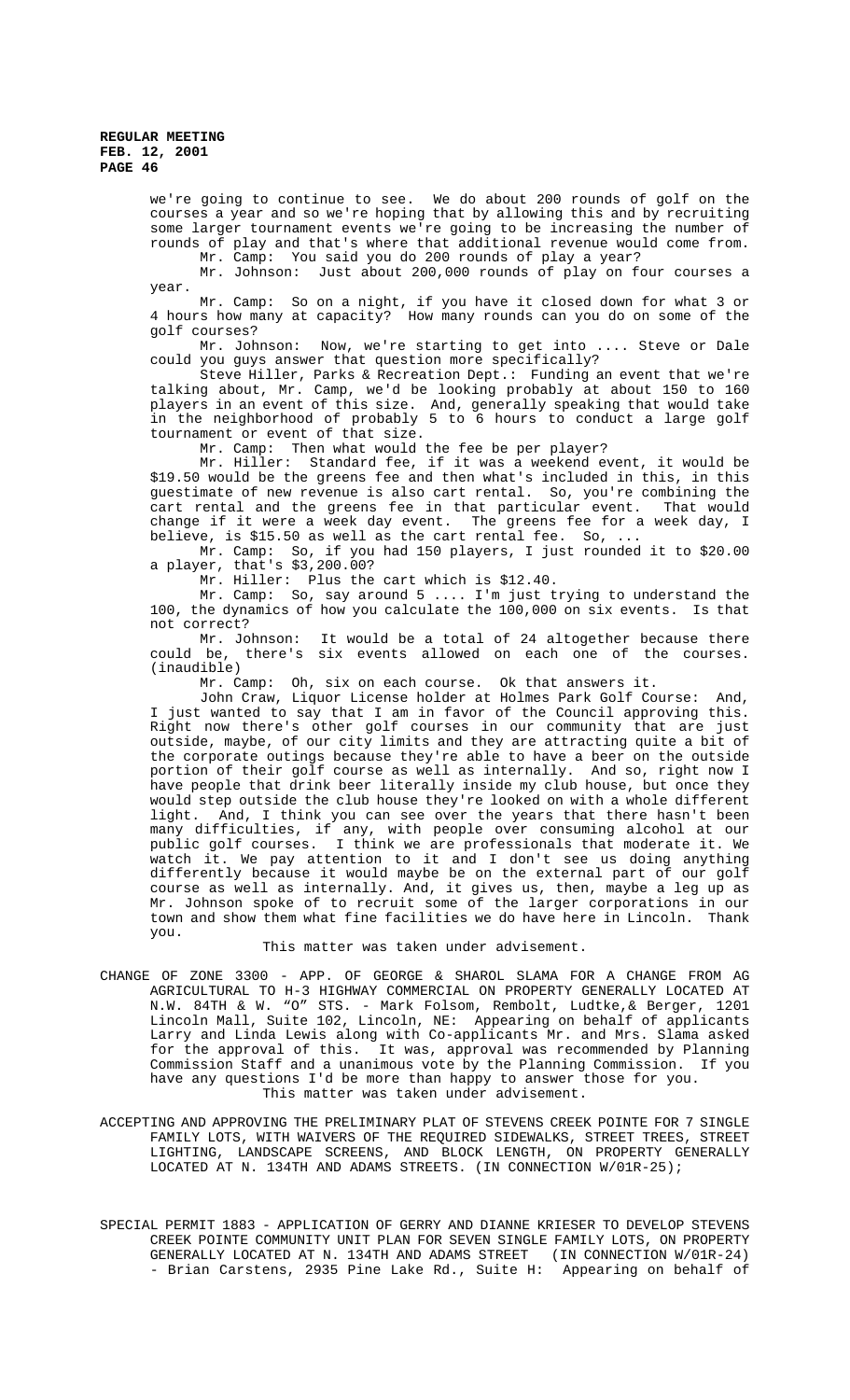Gerry and Dianne Krieser. Today we have an AG C.U.P. with seven 3 to 6 acre lots. This is located out at 134th & Adams Street. We're requesting the standard waivers that Teresa read into the record. The water supply will be given to us through rural water through Cass County and we'll have individual septic systems on each lot. We did receive a unanimous approval at Planning Commission and also the County Board two weeks ago. So, I'm here to answer any questions that you may have. This matter was taken under advisement.

USE PERMIT 43A - APPLICATION OF STOCKWELL PROPERTIES, L.L.C. TO DEVELOP 48,675 SQ. FT. OF OFFICE AND FINANCIAL SPACE WITH A WAIVER OF THE REQUIRED SIDEWALK ALONG S. 13TH STREET AND TO PLACE SIGNS IN THE FRONT YARD ALONG S. 13TH STREET ON PROPERTY GENERALLY LOCATED SOUTH OF STOCKWELL STREET BETWEEN S. 13TH AND S. 14TH STREETS - Don Linscott, 5101 Central Park Dr.: Today appearing on behalf of Stockwell Office Park. This is a very unique little site as it has grade differentials as you go down there and also it's a site that's one of our entry corridors to our City so we have worked very hard in trying to satisfy both some of the grade differentials and also some of the things that we're going to have to do to make this look very nice for our entryway to the City. On the site itself, on the southern part of the property we have a one story building which would be a financial institution. We tried to work on the site at other locations that it might work for a drive-thru facility. In looking at the site and working with the engineers this seemed to be the best locations for that particular entity. One of the things that we did do in agreement with the Planning Commission at the last meeting was to put a pond with a fountain at the very south side of this financial institution so it will be an entryway with a fountain at that site.

Coleen Seng, Council Member: You've got me.

Mr. Linscott: And, what we've tried to do is to make this a little bit different look as you come into our City. Like I said we'll have the fountain, the one story office building and the financial institution will look very similar. This will be the financial institution. It will have an office character in looking at it with the drive-thru's on the east side of the building. And then, again, the two story and one story office buildings are on the site in will be that same character, the top figure, or the top building is the one story and the bottom is the two story. And, there's just one two story which is in the northeast part of the property. I think from what we're doing to the buildings themselves and the way we're going to try to do the landscaping, the pond, I think we really are going to make this an attractive entry point to our City. And, I think it will be a very attractive development. I have with me, also I think it will be a very attractive development. I have with me, also<br>today, Danay Kalkowski and J.D. Burt that will follow up on some of the other items for the development.

Danay Kalkowski, Seacrest & Kalkowski, 1111 Lincoln Mall, Suite 350: On behalf of Stockwell Properties LLC. I have one quick handout that will help to explain a point later on. The Use Permit application before you today has been well thought out by the owner. They've taken a lot of time and effort to lay out the uses on this site and have taken extra efforts to make it an attractive development. I think both of these factors contribute to making this a very quality development at one of the City's entryways. The initial site plan for this site showed a drive-thru restaurant, I think, which Don mentioned down on the south end of the site. That use was changed by the owner prior to hearing at Planning Commission to a drive-thru bank. The drive-thru bank is a less intense use. It generates less traffic and has shorter hours of operation. All these things, you know, which make it more compatible with this residential neighbors over to the east. We invited the owners of the residences on South 14th Street across from this site to a neighborhood meeting. We asked for those people to come because we felt they were most affected by this development. We sent copies of the site plan with the announcement. We held the meeting. Nobody came and we did not receive any calls from any of those neighbors. There was some discussion at Planning Commission about notification of the Neighborhood Association out there. They were notified by the Planning Department in the mailing and it's to my understanding Planning Department, neither we nor Planning Department have gotten any calls from neighbors with concerns. I talked on Friday with them, so unless something has come in over the weekend. On a zone initiative the owner has agreed to add a landscape screen along south 14th Street which will provide a 100% vertical screen from 2 to 5 feet along the bank site to lessen it's impact to those neighbors to the east. The owner has also agreed, as Don mentioned, to keep that south detention cell wet and to add a fountain as another amenity for this site and the entry way corridor. The owner has spent a lot of time designing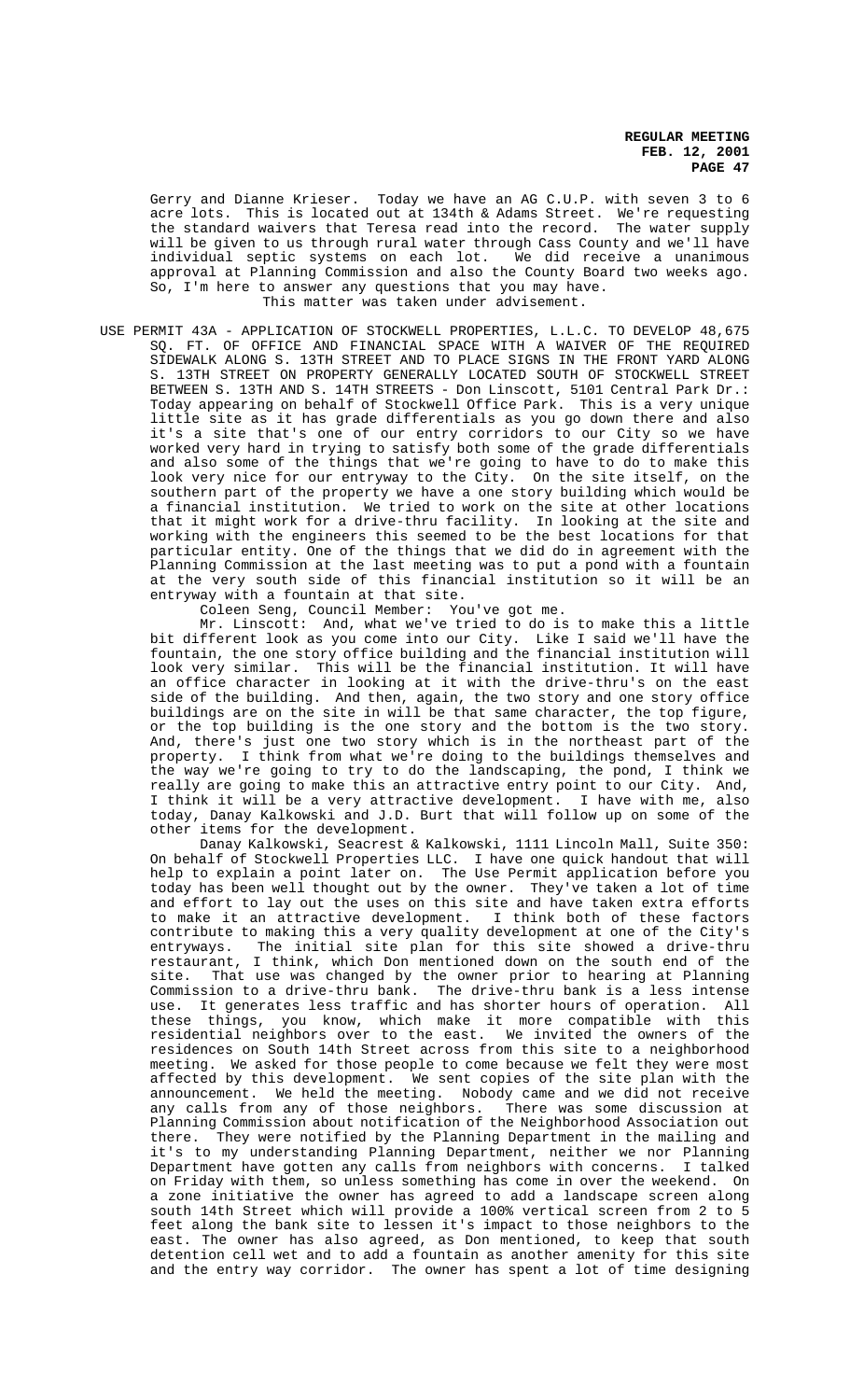the site and believes, I think, the overall best location for the bank that works the best for the site is at the south end as it's shown currently on the site plan. There was a lot of discussion at Planning Commission about the location of the bank, but I believe the Planning Commissioners were satisfied with the location in light of the additional things that are being done, were done by the owner to lay out the site in the first place and then the screening and amenities that have been added. Planning Commission voted 7-0 to incorporate the conditions as amended, as the amendments requested by the owner, and that passed 7-0. The owner's asking for one waiver and that is to allow sign envelopes in the front yard setback and that would only affect South 13th Street. All other signs would be located outside the setbacks and this is the map that I handed out so, to help follow along a little bit. The two northern most sign envelopes for the two little squares are only located partially within the front yard setback. The south sign envelope, we have a little less flexibility about moving it south because we've got that wet detention area down there. Because of the extra width of the right-of-way for South 13th Street we feel that this waiver will not detrimentally affect the visual impact of the site as you come up 13th Street. In their current location the distance of the signage from the roadway is still going to be greater than you would typically see along an O-3 District. And this map shows a little example that, you have the typical 100 foot right-of-way that we normally have today for arterials that's dimensioned<br>here. Then if you had the typical 20 foot front yard setback which the O-Then if you had the typical 20 foot front yard setback which the O-3 District has that's shown in dark and you can see that the sign envelopes sitting back here are even further back away from where the typical setback would be. I think because of this extra right-of-way that exists we feel that more flexibility can be given to the owner for the location of the signage without hurting or detrimentally affecting the visual impact. Planning Commission also agreed with this and also incorporated our proposed amendment with the 7-0 vote. I've just a couple ...

Jerry Shoecraft, Council Member: But they didn't support the waiver, right?

Ms. Kalkowski: No, but the condition that we added into there, ere me, Planning Dept. had taken out the request for the waiver. Our excuse me, Planning Dept. had taken out the request for the waiver. revised conditions put that back in and Planning Commission voted to incorporate our amendments which put the waiver back in, the request for the waiver back in for the sign envelopes along 13th Street.<br>Jeff Fortenberry, Council Member: The signs are intended to be

Jeff Fortenberry, Council Member: monument signs as I understand?

Ms. Kalkowski: Yes. Yes, Don indicated that at Planning Commission. Mr. Shoecraft: From the visuals, does it have a little horse stable or something right next to this property?

Ms. Kalkowski: Right to the north you have the ...<br>Mr. Shoecraft: You know what I'm talking about ... You know what I'm talking about

Mr. Shoecraft. The State Testing Lab is directly to the north on<br>Ms. Kalkowski: The State Testing Lab is directly to the north on Stockwell.

Mr. Shoecraft: Yeah, but there, you know what I'm talking about? There's a little fence in white horse stable.

Ms. Kalkowski: I think that's further to the north, Jerry. Yeah you're further to the north.

Mr. Linscott: The State Testing Lab is directly to the north of this property on Stockwell and then the horse arena is right north of that yet on the corner.

Mr. Shoecraft: The church, er something.

Ms.Kalkowski: Church and then the horse stable. So you've got the State Testing Lab right north of us. One additional thing, I have a couple requested amendments to the conditions and I think these will help also soften the impact along 13th Street and I apologize for not having them written up, but if you'd go to page 2 of the Resolution and paragraph two before receiving building permits there's a couple things we would like to add. Currently the Parks Dept. does not require any street trees along 13th Street, so the landscape plan, as it exists today, does not show street trees on 13th Street. We're willing to add those street trees and if there's some area where because of the site triangles we would not be allowed to put street trees we'll go ahead and place those street trees somewhere where they could be. So, in affect, in the area where you could have landscaping you may end up with like a double row of trees. So, the condition that we'd like to add would to be paragraph 2c, revise the landscape plan to show street trees or landscaping equivalent to the number of street trees along South 13th Street to the satisfaction of the Parks Dept. and the Nebraska Dept. of Roads. Obviously, that's the Department of Roads right-of-way all the way between 13th Street and clear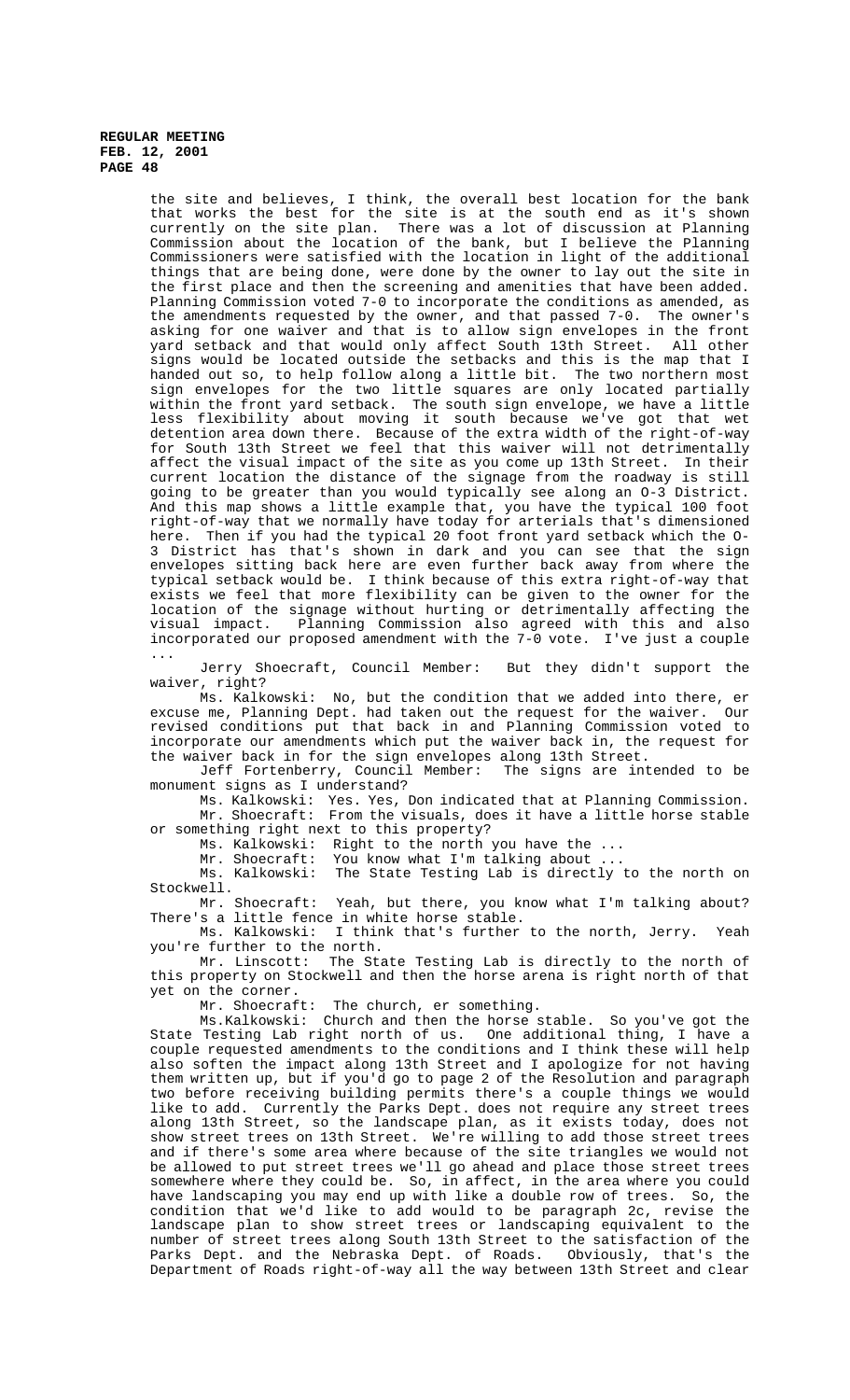to the south part of the ditch to our property line. So, any landscaping or anything we do within that area we have to have the approval of the Department of Roads.

Mr. Shoecraft: But the most intensive use of this project is going to be pretty much impacting the neighborhood. I think that's what I read in the analysis.

Ms. Kalkowski: Yeah. The bank site will be looking ...

Mr. Shoecraft: So, what are you doing again on that site to soften that impact?

Ms. Kalkowski: That's where we've added the 100% landscape screen on the east side. That would be on 14th Street right along the bank so that in affect to screen it, basically, the drive-thru lanes and the bank building from the neighbors to the east.

Mr. Shoecraft: Neighbors to the east.

Ms. Kalkowski: The second condition it just affects basically the sidewalk and it's to try and give us a little bit of flexibility. Right now the sidewalk is, there was a condition at Planning Commission that we revised to show the sidewalk between the back of curb and the street light poles. That's due to the grade that we have between 13th Street and the property. What we'd like to do is just revise the language a little bit to allow the maximum amount of flexibility as possible to push that sidewalk back from 13th Street without yet having to go in to do a bunch of grading and filling. So, the amendment that we would like to request there would be 2,d, revise the alignment of the sidewalk along South 13th Street to the satisfaction of Public Works Dept. and the Department of Roads provided that the alignment avoids additional fill and/or excessive<br>grading. That's just to allow a little bit more flexibility, but yet That's just to allow a little bit more flexibility, but yet keeping it up to the top area there where there's a plateau so that we would need to go back in and do massive grading.

Jonathan Cook, Council Member: I have a question back about the signs. When we talked previously you mentioned something about bringing in some kind of picture of what it might look like in place rather than just a diagram. Do you have any kind of rendering?

Ms. Kalkowski: We didn't bring any rendering of the signs. I would assume ...

Mr. Linscott: Jonathan, I did not realize that we needed a picture of those. It would be a ground sign similar to what we have done in many of our other developments. It will not be an obtrusive sign. It will have brick on the bottom that would match in character with the brick of the building. So, the bottom base would be the base in character with the building and then just a monument sign.

Mr. Cook: Now we are approving the Use Permit with these renderings attached.

Ms. Kalkowski: These renderings are already attached as a part of the Use Permit.

Mr. Linscott: And, that's why we felt this was a part of this entryway corridor. We're coming in and saying these are the type of structures that we're saying what we built here we think this is the type of thing that you'll want to see along that 13th Street corridor with some of the other added advantages, the fountain, the landscaping, now that we're agreeing to.

Mr. Cook: Now, the monument signs would have just the name of the center on them or would they have the names of individual businesses within the center?

Mr. Linscott: The three along 13th Street would have the names of the businesses. There are two signs that would identify the center and they're located not in the setback. We were able to accomplish that. One right off of Stockwell and one right off of 14th Street and they would not be in the setbacks. One of the things that we tried to do early on is work with the Highway Dept. to see if we could acquire that extra ground between our site and 13th Street and they came back and said that they were not interested in selling that excess ground. I mean there's a lot of area between 13th Street and our development, so we thought well maybe we could work with them, but they made the decision that they did not want to sell any of that, so, which created some of our problems with, you know, as you go along there where the sidewalk is going to go, etc. or where the signs going to go you still have a tremendous area between our development and where 13th Street is.

Mr. Camp: Danay, on your signs again you said those were off of Stockwell right when you entered there, is it on that median? I didn't catch that when you were ....

Ms. Kalkowski: It's right, ok there we go, actually it's going to be, there's a little, yeah, median area. The identification sign would be right here. This would be another, you know, building sign (inaudible)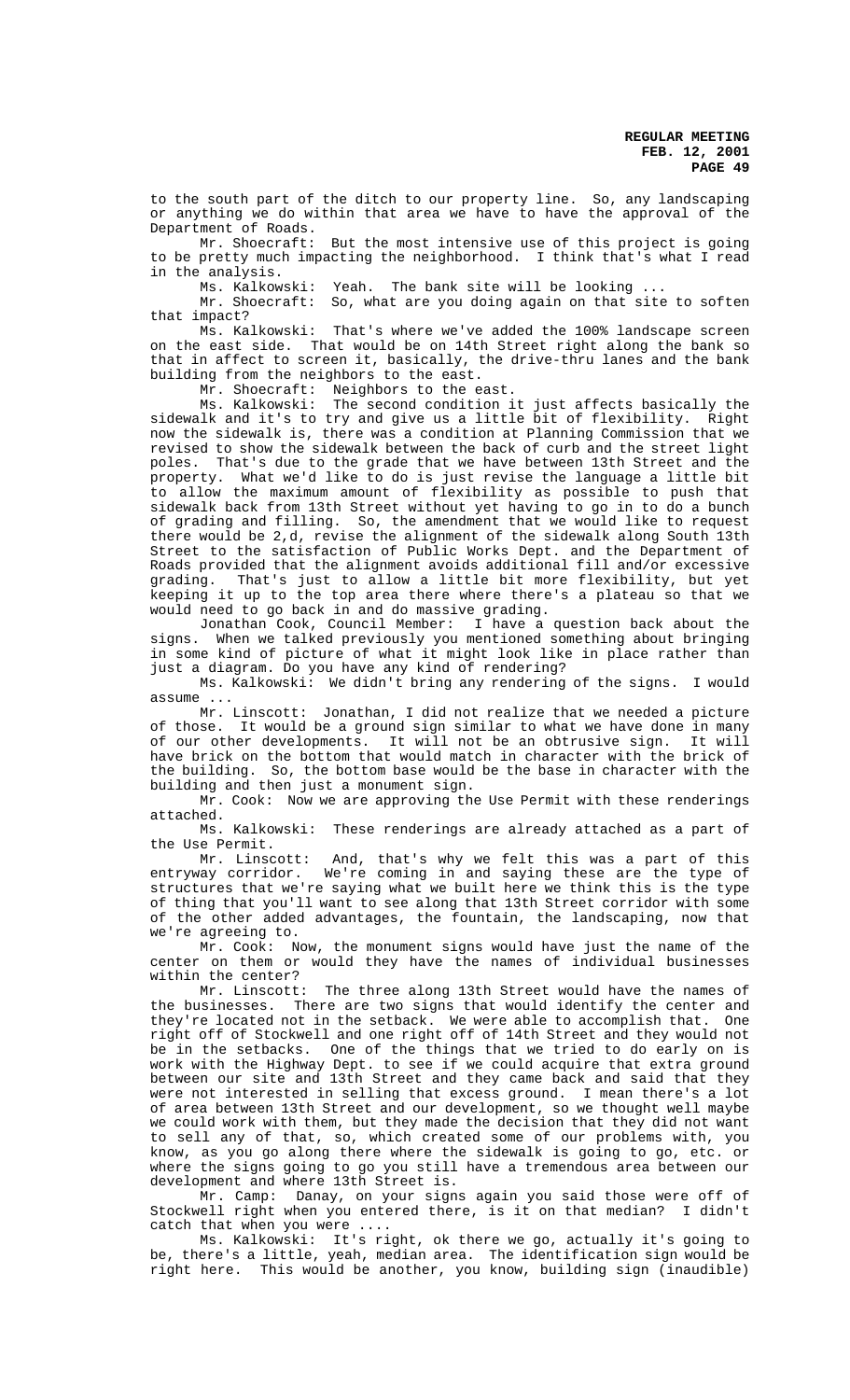and then it would be again down here right at the entrances. Mr. Linscott: And those are not in the setback areas.

Mr. Camp: The monuments on the two entries and then a building sign would be the third?

Mr. Linscott: Are not in the setbacks.

Mr. Camp: Right.

Ms. Kalkowski: Right.

Mr. Linscott: Right.

Mr. Cook: I'm still concerned about these signs. I remember the discussion at Planning Commission regarding your development at 70th & Pioneers about how sign height is measured. It's measured from the height of the road not from wherever the bottom of the sign is. Now, here you've got a big hill and so the drop is, I don't know, how many feet to the bottom of the hill where your sign might be located. I'm trying to look at the map with the grades on it. I assume that site, that sign then could then be made quite tall in order to get up high enough to be at the height of the road and then however many feet above that that the sign is allowed, is that correct?

Mr. Linscott: Jonathan, before the 70th and Pioneer discussion here a couple of weeks ago I did not realize that you could raise the height of the sign to, did not realize it.

Mr. Fortenberry: Thanks a lot Jonathan. (laughter)

Mr. Linscott: But, I guess our intent both at that time and where we're coming now it's not our intent to try to raise the sign way up. I mean we'll keep the sign at a fairly low profile at about the same level as that parking lot that you have connecting to the building. So, that was never our intent to try and make a pole sign out of a monument sign.

Mr. Cook: This is where the renderings become important because I'm having a hard time imagining what people will see as they come down 13th Street. These signs are down low and they won't even necessarily see the tops of signs will they? I mean they'll have to kind of look down into the ditch, I don't know.

Mr. Linscott: You'll have some of that because of that grade differential. I mean, you'll have some identification, but you will not be as clear as if it was at a level with 13th Street.

Mr. Cook: It almost seems like the sign on the building itself would be more appropriate for seeing from the road. Why did you chose to go with monument signs given that?

Mr. Linscott: The reason that we normally try to do that is, unfortunately, when you lease to tenants today they somehow say they like to see their name on a monument sign and, in fact, I'm working on one right now, an out-of-town client that says, you know, we said we can certainly put it on the building, but they said we are accustomed to having a monument sign and I can just tell you that from working with as many tenants as we work with that becomes a very important issue to a lot of people. So, what we're trying to do is to make sure that we can accommodate that, but still stay within the guidelines of what you would like to see within the City.

Mr. Cook: The signs are kind of an issue when I talked to the lent of the Neighborhood Assn. They were not fully aware of the President of the Neighborhood Assn. sign waiver request. And so, I think it's kind of something that's been a lesser part of this whole project. I mean it's not been a critical issue that anyone has looked at and I don't know if there's any concern about that. I mean I'm, since I'm having trouble seeing exactly how you'd see those signs from the road I'm not sure how moving them a few feet into the setback will affect that, but the sign further down will be more visible, I assume, the one closer to the bank.

Mr. Linscott: Closer to the bank.

Mr. Cook: That'll really be the sign that's visible of these three. That would be the one I'd be most concerned about if it had a visual impact. As far as the height would you be willing to add a condition in regarding the height that since it wasn't ever your intent to make it up to the height of the road, but you could potentially raise it 10 feet and then the height of the sign. Would you be willing to put a restriction on that to say it will be measured from the height of your parking lots not the height of the street?

Mr. Linscott: And I'm not opposed to that. I mean, I don't know, without having some rendering in front of me I cannot tell you that exact amount either, but that was our intent to be measured from the parking lot and not the rule being measured up to height of the streets. Yes, I mean we'd be willing to go along with that provision.

Mr. Cook: Ok, thank you.

Ms. Seng: Were you going to put those, Danay, those amendments in writing?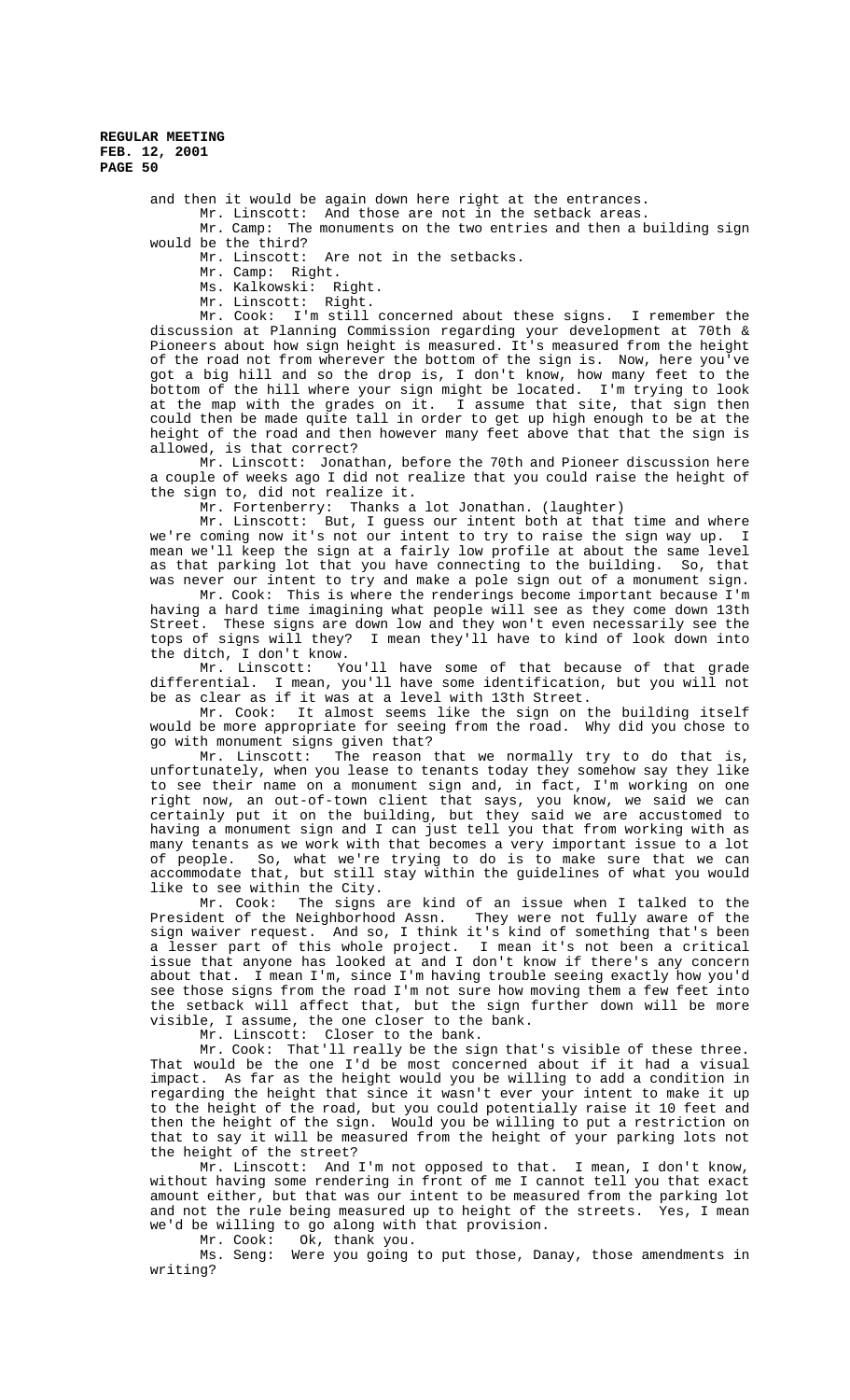Ms. Kalkowski: I certainly can follow up with them in writing, yes, I'd be happy to do that.

Ms. Seng: We'd probably better before we vote. Mr. Shoecraft: Because this is in a form of a Resolution so we will be taking action today. So, work with Dana...

Ms. Kalkowski: Yup, we can get that done.

Mr. Shoecraft: before the end of our meeting.

Ms. Seng: It was just right here under 2?

Ms. Kalkowski: Yes, 2c and d.

Mr. Fortenberry: The rendering that you've submitted for the design of the office buildings, I don't see a rendering for the design of the financial institution. Is that purposeful or did I miss something? Is it the same design and the drive-thru is to the east right?

Mr. Linscott: Drive-thru's are to the east, right. And it will look similar. If you look at that building it's mainly, A. office building, I mean it's similar design so anybody along 13th Street will think of that as an office building.

Mr. Fortenberry: First of all, let me say I'm very encouraged by your willingness to speak in the language that you've spoken in terms of presentation of this project and certain adjustments recognizing the visibility of this site, the public nature of this site as it spills over into our public way corridors or entry way corridors and stuff. I appreciate that and your response to that. Of course, that's also going to help you and your project. It's going to be a more valuable site and so I think it's a winner all the way around. One suggestion if I could offer this, you had talked about including language with additional street trees if the Department of Roads allows you to do that. We do have this stretch of parking between the financial institution and the first lot for one of the buildings there running along 13th Street. That expansive parking is not broken up with any type of median break or any other planting. Are you right at critical mass on your parking? Are you a little bit over? Could you take that out and break that up?

Ms. Kalkowski: Are you talking about this right here Jeff?

Mr. Fortenberry: I am.

Ms. Kalkowski: Where there's landscaping to the outside?

Mr. Fortenberry: Right. Or if,

Ms. Kalkowski: Interior?

Mr. Fortenberry: Again, there might be a heavier concentration of trees if you're allowed again permission in the right-of-way.

Mr. Linscott: Jeff, I would proudly say we would put a concentration of trees in there. We are fairly tight on parking because of the configuration of this lot. I mean, it's a very difficult piece of ground to work with and we've, you are probably seeing the 10th or 11th plan of this diagram and it's just because (inaudible) landscape screen because of configuration it's difficult.

Mr. Fortenberry: Maybe a part of amendment you can say with particular concentration in that stretch. Obviously, you've got to have visibility for your buildings, but this is again a strategic part of the site and if we can screen the parking right there that would, again be in your best interest as well.

Mr. Cook: I think we'll naturally end up with a certain concentration there because of your sight distance issues and so on. I think, though, the issue of the parking stretch there, Jeff was talking about the department of roads, but is it, there's actually a section that it's just your land that doesn't have anything in particular than just green space between buildings along 13th there where the parking lot is closest to the street? Is that ...?

Ms. Kalkowski: Yeah, you'd have 20 feet, the 20 foot front yard setback between where the parking stops and the Department of Roads rightof-way starts. So that would be where you'd look at putting any additional trees.

Mr. Cook: That's just grass?

Mr. Linscott: Yes.

Mr. Cook: Because you could just do that independent of anything else, so, I guess ...

Ms. Kalkowski: Yes, that could be done independent of Department of Roads that one.

Mr. Cook: OK, I guess if we could keep the decision or the position of the Department of Roads issue separate from this then and just say could you add a row of trees there on your property independent of the approval of the Department of Roads?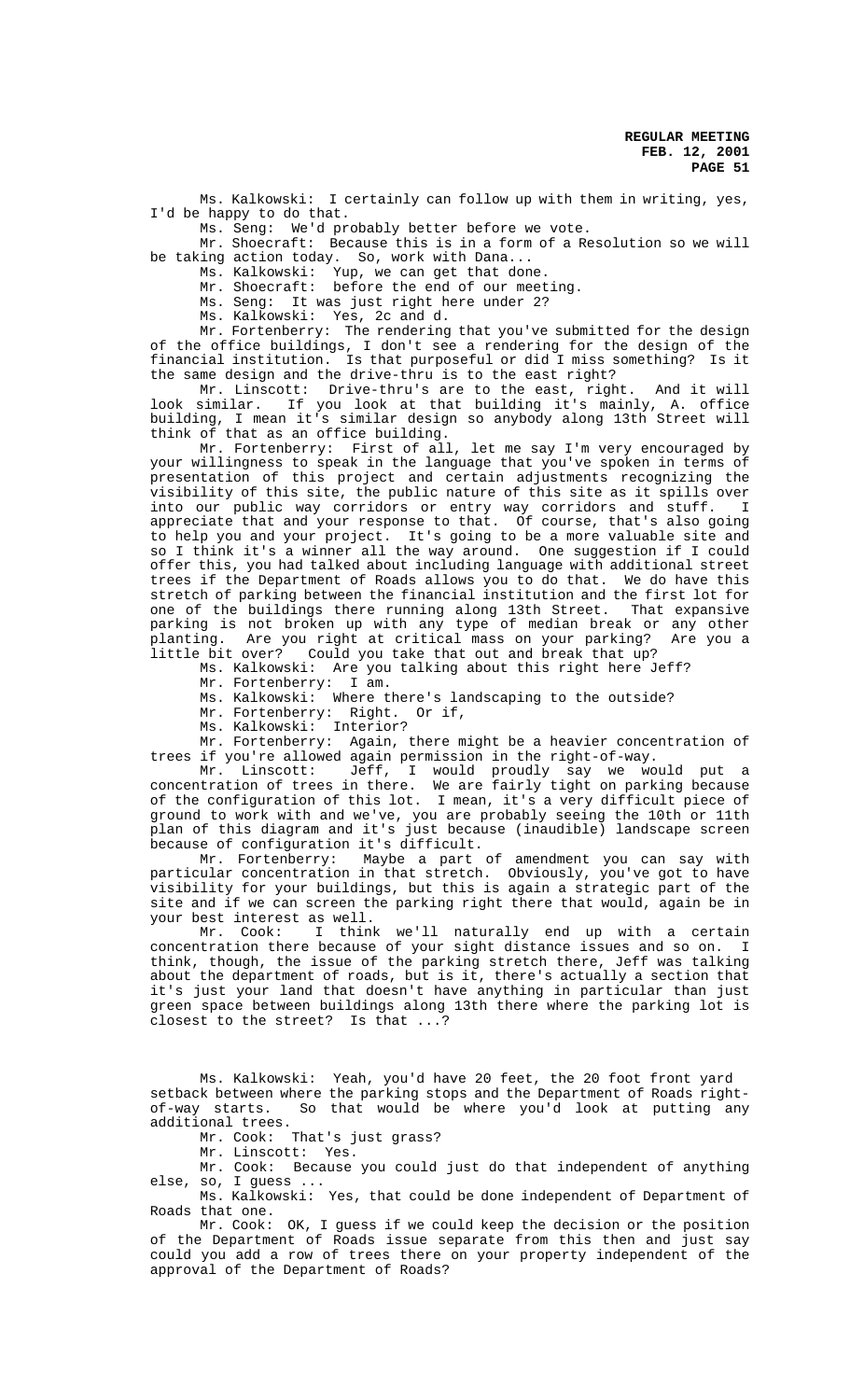> Mr. Linscott: Yes, I mean, we've got 20 feet in there that we can work with. Yes we can.

> Mr. Cook: OK, I think that would be, that would satisfy ... Ms. Kalkowski: We'd know for certain we could get that. We can control that.

> Mr. Cook: That would satisfy, yes, yes, and that would satisfy Councilman Fortenberry's concerns about extra screening for the parking area. I would like that.

> Ms. Seng: I want to compliment you on this site. I used to go to that property just next there, the State Labs property. I was on a State meeting and before the Labs were fully moved in there we had a lot of meetings there on the State Council and that's a very difficult piece of property isn't it?

Mr. Linscott: Yes it is.

Ms. Seng: So, well, I want to compliment you on it.

Mr. Cook: I understand some of the difficulties you had in working with this property. I guess I'd like the Planning Dept. to come forward just for a minute here and state their issue with the bank, but then I'd also like you to explain the difficulties you had in making that work.

Jason Reynolds, Planning Dept.: The proposal, the original proposal showed a fast food restaurant with a drive-thru opposite the residentially zoned, and residentially used properties here. And, with the bank, while it is a permitted use in the O-3 Zoning District it also is the use which has the most significant traffic impact. Roughly seven times the amount of weekday traffic and more than 15 times the Saturday traffic. This is over a medical clinic which is even heavier use than say a general office building. And, our primary objection is that you're going to have the traffic coming in from Burnham Street and up in front of the houses and into the drive-thru bank facility. While you can screen the facility, what you cannot screen is traffic generated by the bank. One other point regarding the screening, Danay earlier said 2 to 5 feet 100% screen, the Planning Commission conditions are actually 2 feet to 15 feet 100%. I think she was just mis-speaking. On the proposed conditions that Danay mentioned, 2c and 2d, haven't had a chance to look over the language, it's not written down yet? One concern that we have is that there's this talk about in 2d that there is not excessive grading or fill. If it's satisfactory to Public Works and the Department of Roads it doesn't seem that that language needs to be included. It's a bit vague on who determines what is an excessive amount of grading or fill. Public Works might have comments about that as well.

Mr. Cook: I'm interested in having a follow up on what that language should be then regarding excessive fill or grading.

Nicole Fleck-Tooze, Public Works Dept.: I think that the language that's proposed is probably satisfactory. I think that from Public Works perspective there's a lot of flexibility in moving the sidewalk closer to the right-of-way and so if it's to the satisfaction of Public Works and Department of Roads given the concerns about grading I think that we could probably work with that even though it is a little bit vague.

Mr. Cook: And, you don't have any problems with any of the other conditions that...?

Ms. Fleck-Tooze: No.

Mr. Camp: I had another question for Danay and Don. As I recall property immediately to the west that was more on Highway 2, there was an environmental problem at one time, does that have any implications on this particular site that you're dealing with?

Mr. Linscott: On this particular site this was bought from the State of Nebraska and there is an identification agreement from the State of Nebraska that any problems with this as far as environmental will be part of State of Nebraska.

Mr. Cook: I guess I would like a follow up on the issue of the banks. That is a concern of mine, too, since it obviously is an impact on the residential side there and I'd like you just to explain the issue about the height of buildings.

Mr. Linscott: Well, again, the character of the financial institution would be the same as the office, I mean, as you look at the two designs the office, a one story office, and the financial will look very similar you will not be able to tell the difference. I guess the only difference is, you know, where we have located it on the site, and unfortunately, we have tried probably seven to nine different ways of taking it to the north and unfortunately the way you have to put driveways through, etc. it just doesn't work very well. In fact in doesn't hardly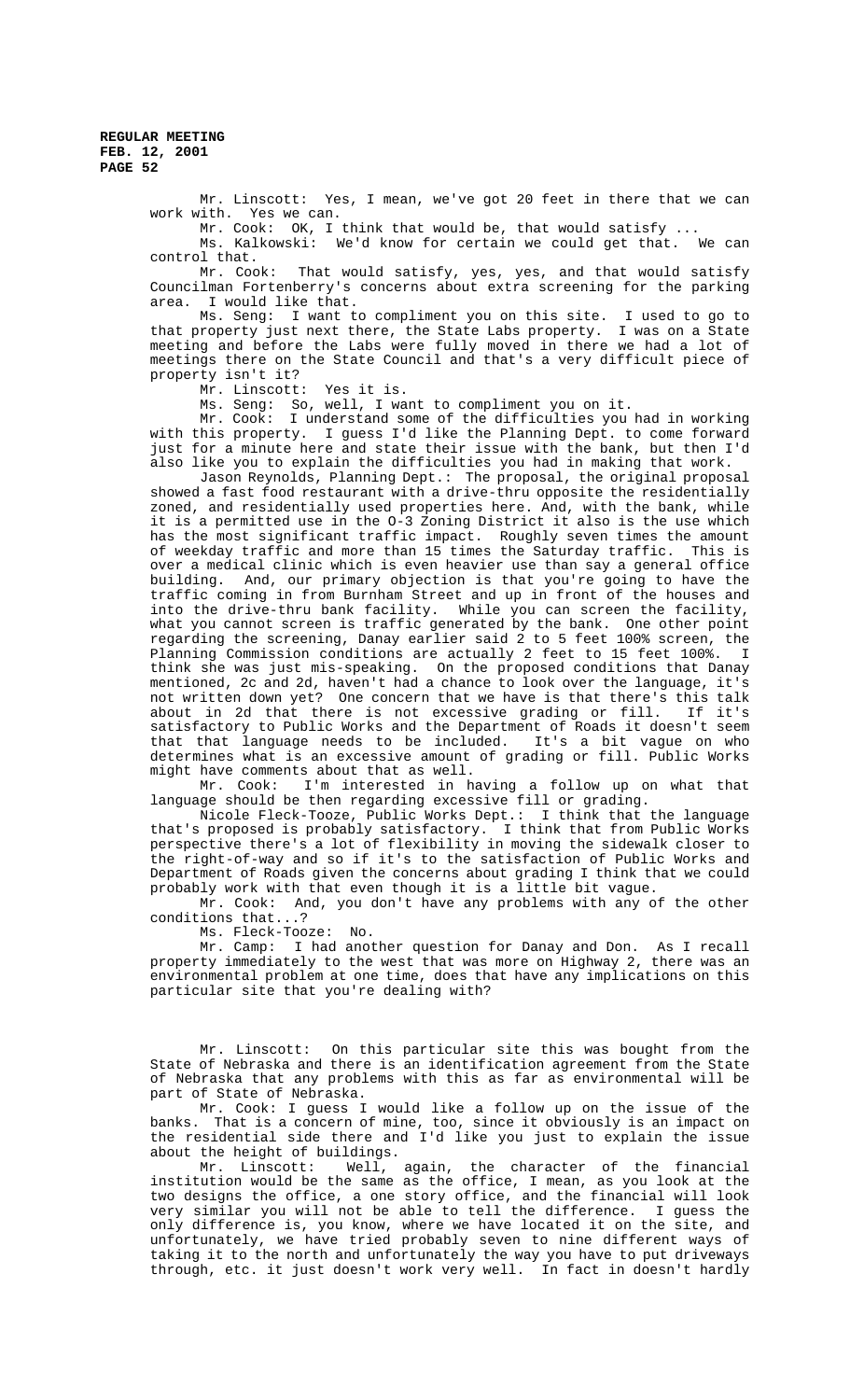work at all in trying to do that. And, when we first started on this site we had a fast food operation that had signed a letter of intent if we could bring it forward and we brought it in and we agreed with the Planning Dept. to switch it to, you know, a financial institution. We do have someone today that's interested in the site, the Nebraska Teachers Assn. has expressed an interest in this site for their locations for the teachers. And, so they felt it would be a site that would be serving the And, so they felt it would be a site that would be serving the needs of their teachers in the area, the Lincoln area. So, I think that we've tried to satisfy all of the needs of the site. We've tried to work with the Planning Dept. You know, we switched from the fast food over to a financial institution. I think we've tried to work with the neighbors. We've screened that a 100% and, you know, I think that if you look back years and years ago 14th Street used to be a main thoroughfare. I mean that used to be a main arterial roadway and it only was switched when we did the new intersection to the south of there. So, 14th was designed in that area for arterial roadway. And, even though we're bringing it in through Burnham over onto 14th, I think that that roadway can accommodate that from the woods standpoint, etc. And, you know we'll have some people coming in off of that Stockwell, I mean that's just a short, little one way street, but, you know, I would say a lot of the people will be coming on that 14th Street entry point or maybe some of the office users will be coming from the north. If you'll notice how we work on designing this, we were able to have two entryways off of Stockwell and I will give Public Works a lot of credit in helping us do that because they said normally they won't allow that to happen and what we were able to do is to have a turnaround right in front of that little median. Again, there have been a lot of people that have really helped us on this Public Works being one, Planning has helped us on some of this, because of the toughness of the site, you know, trying to have two roadways onto Stockwell they worked with on by letting us cutback through, you know, have a turnaround. It's been a lot of work even though it's a small site. It's been a lot of work with a lot of people in trying to make it worthwhile.

Mr. Cook: And, regarding traffic on Burnham, was there any discussion of traffic lights or changing striping or anything like that? You don't expect traffic volumes to ever be a problem that's large enough there to require any change?

Mr. Linscott: I don't believe that we will, Jonathan.

Mr. Cook: OK, I certainly wouldn't want to see that kind of thing that'd be necessary. So, could you, I know Lynn Johnson is here, I want to make sure he's OK with your amendments and maybe you could just talk to him before you draft the final form of those to make sure that the Park & Rec Dept. is satisfied with the language that you've come up with.

Mr. Shoecraft: And then Madam Clerk could we see, also, if there's anybody here in the public that wants to speak before we, then, because a lot of this stuff that the applicant can submit to us in the form of your rebuttal if there is anybody in the public that has any comments, you know, otherwise we're going to be repeating this whole situation.

Deputy Clerk: Does anyone else wish to come forward on Item 14?

Mr. Shoecraft: OK, Lynn then. Did you have a question for Lynn? Mr. Cook: I guess, I just want to make sure that the language is OK and I think maybe Lynn can just work with them. If you want to make any comments now regarding what you've heard on the language for trees and so on.

Mr. Johnson: I think we agree that it would be desirable to see street trees along South 13th Street and we'd be more than happy to work with the applicant to make sure that that happens.

Mr. Cook: Thank you and Jerry, one last comment just for the applicant in this case. I know that the Planning Department did notify the Neighborhood Assn. president, but you did not directly and I guess I would suggest that in the future you be a little more aggressive in going out to make sure that the Neighborhood Assn. has been contacted and that you actually maybe make a phone call to the Neighborhood Assn. president. The Planning Dept. is pretty good about this, but sometimes the list may be old or something from Urban Development. We can't always be sure the right person's been contacted and we don't want to make a mistake. So, thanks.

Mr. Shoecraft: So you'll work with Dana real quickly on the language of those amendments and then we can go from there. This matter was taken under advisement.

ACCEPTING AND APPROVING THE PRELIMINARY PLAT OF KNIGHTS COURT TO DEVELOP 26 LOTS WITH A WAIVER OF THE REQUIREMENTS FOR ROADWAY WIDTH AND CENTERLINE CURVE RADIUS, ON PROPERTY GENERALLY LOCATED AT 5900 SOUTH STREET;

SPECIAL PERMIT 1869 - APPLICATION OF COUNCIL BUILDING ASSOCIATION TO DEVELOP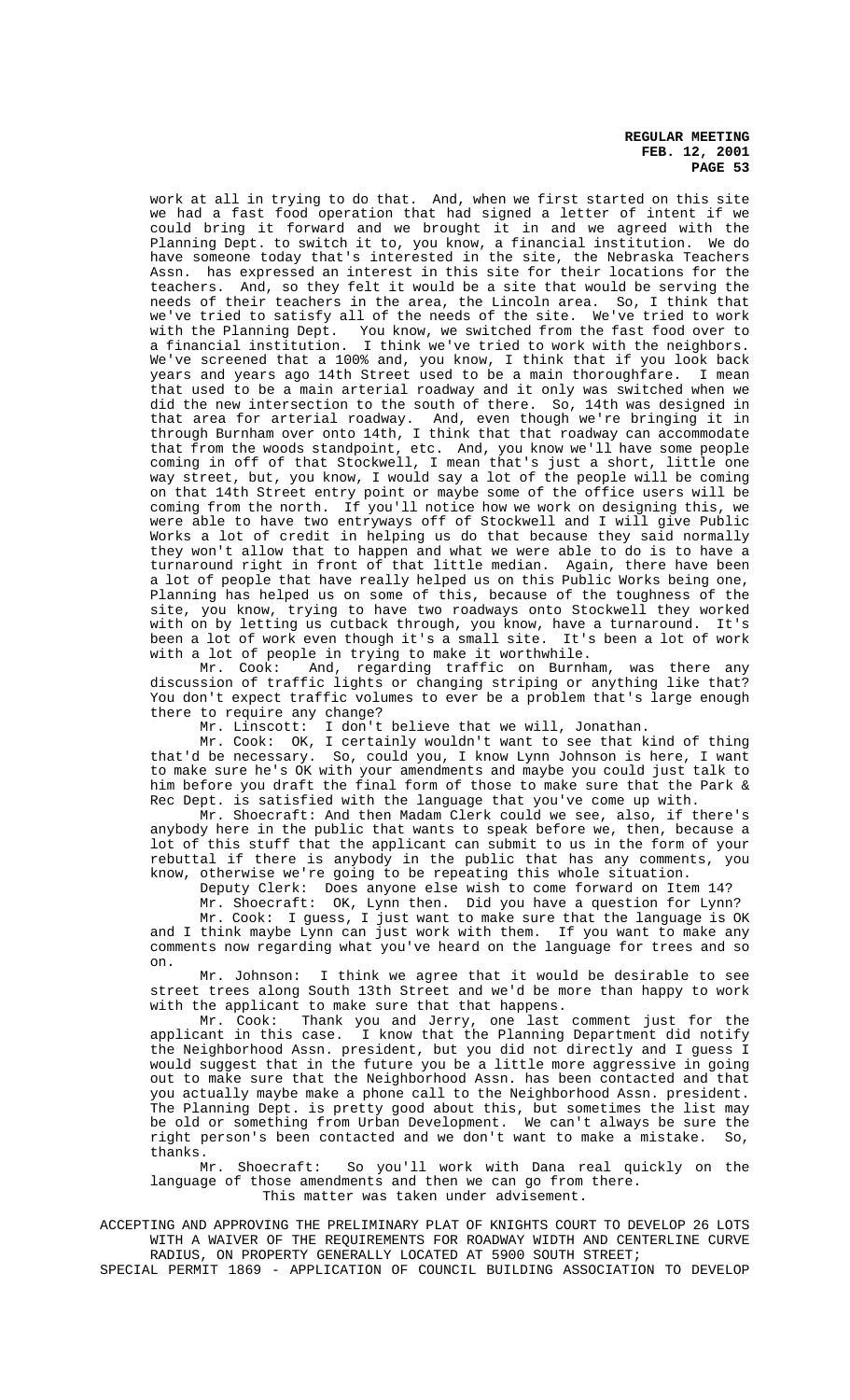KNIGHTS COURT COMMUNITY UNIT PLAN CONSISTING OF 25 DWELLING UNITS ON PROPERTY GENERALLY LOCATED AT 5900 SOUTH STREET - Tom Cajka, Ross Engineering, 650 "J" St. Ste. 210: Just to briefly go over this development for you. We are proposing 25 units of elderly housing. It would be 11 two family structures and three single family structures. And, then there would be a separate lot, Block 2, Lot 1 for a club for the Knights of Columbus. We've met with the adjoining residences, the neighborhood on both sides. Met with them several times. I'm not even sure four or five times probably to address their concerns. Their main<br>concerns had to do with storm water run off and drainage grading. We concerns had to do with storm water run off and drainage grading. reworked our plan several times and met their concerns, alleviated their concerns. Their spokesperson was at Planning Commission and testified in support of the development. We've also met the conditions from Planning Commission to the satisfactory of Planning Dept. We're OK with everything and the conditions put on by Planning Dept. so with that I'll try to answer any questions you might have.

Mr. Fortenberry: The existing facility is torn down? Mr. Cajka: It's not tore down yet, but it will be. Mr. Fortenberry: I mean it will be?

Mr. Cajka: Yes, yes.

This matter was taken under advisement.

## **MISCELLANEOUS BUSINESS**

Kelly Joe Porter, 5100 N. 27th Street, A2190, (21)(334 W. Main, Norman, OK, 73072):He presented a Resolution proposed by the Fraternal Order of Police & also Senators across the nation to put prayer back into the schools by having a moment of silence following the Pledge of Allegiance. He also presented a proclamation for Citywide Prayer Day on April 30th.

This matter was taken under advisement.

#### **ORDINANCES - 3RD READING**

CHANGE OF ZONE 3296 - APP. OF THE DIRECTOR OF URBAN DEVELOPMENT FOR A CHANGE FROM R-6 RESIDENTIAL TO B-3 COMMERCIAL ON PROPERTY GENERALLY LOCATED AT N. 27TH & S STS. - Clerk read an ordinance, introduced by Coleen Seng, amending the Lincoln Zoning Dist. Maps attached to & made a part of Title 27 of the LMC, as provided by Sec. 27.05.020 of the LMC, by changing the boundaries of the districts established & shown thereon, the third time. SENG Moved to pass ordinance as read.

Seconded by Johnson & carried by the following vote: AYES: Camp, Cook, Fortenberry, Johnson, McRoy, Seng, Shoecraft; NAYS: None.

The ordinance, being numbered **#17793**, is recorded in Ordinance Book 24, Page

#### **PRELIMINARY PLATS, SPECIAL PERMITS**, **USE PERMITS**

ACCEPTING AND APPROVING THE PRELIMINARY PLAT OF STEVENS CREEK POINTE FOR 7 SINGLE FAMILY LOTS, WITH WAIVERS OF THE REQUIRED SIDEWALKS, STREET TREES, STREET LIGHTING, LANDSCAPE SCREENS, AND BLOCK LENGTH, ON PROPERTY GENERALLY LOCATED AT N. 134TH AND ADAMS STREETS. (IN CONNECTION W/01R-25) - CLERK read the following resolution, introduced by Jonathan Cook, who moved its adoption:

A-80686 WHEREAS, Gerry and Dianne Krieser have submitted the preliminary plat of Stevens Creek Pointe for acceptance and approval; and

WHEREAS, the Lincoln City - Lancaster County Planning Commission has reviewed said preliminary plat and made recommendations as contained in the letter dated December 14, 2000, which is attached hereto as Exhibit "A".

NOW, THEREFORE, BE IT RESOLVED by the City Council of the City of Lincoln, Nebraska:

That the preliminary plat of Stevens Creek Pointe, located at North 134th and Adams Street as submitted by Gerry and Dianne Krieser is hereby accepted and approved, subject to the terms and conditions set forth in Exhibit "A", which is attached hereto and made a part of this resolution as though fully set forth verbatim.

BE IT FURTHER RESOLVED that the City Council finds that the tract to be subdivided is surrounded by such development or unusual conditions that strict application of the subdivision requirements would result in actual difficulties or substantial hardship and the following modifications to the subdivision requirements are therefore approved: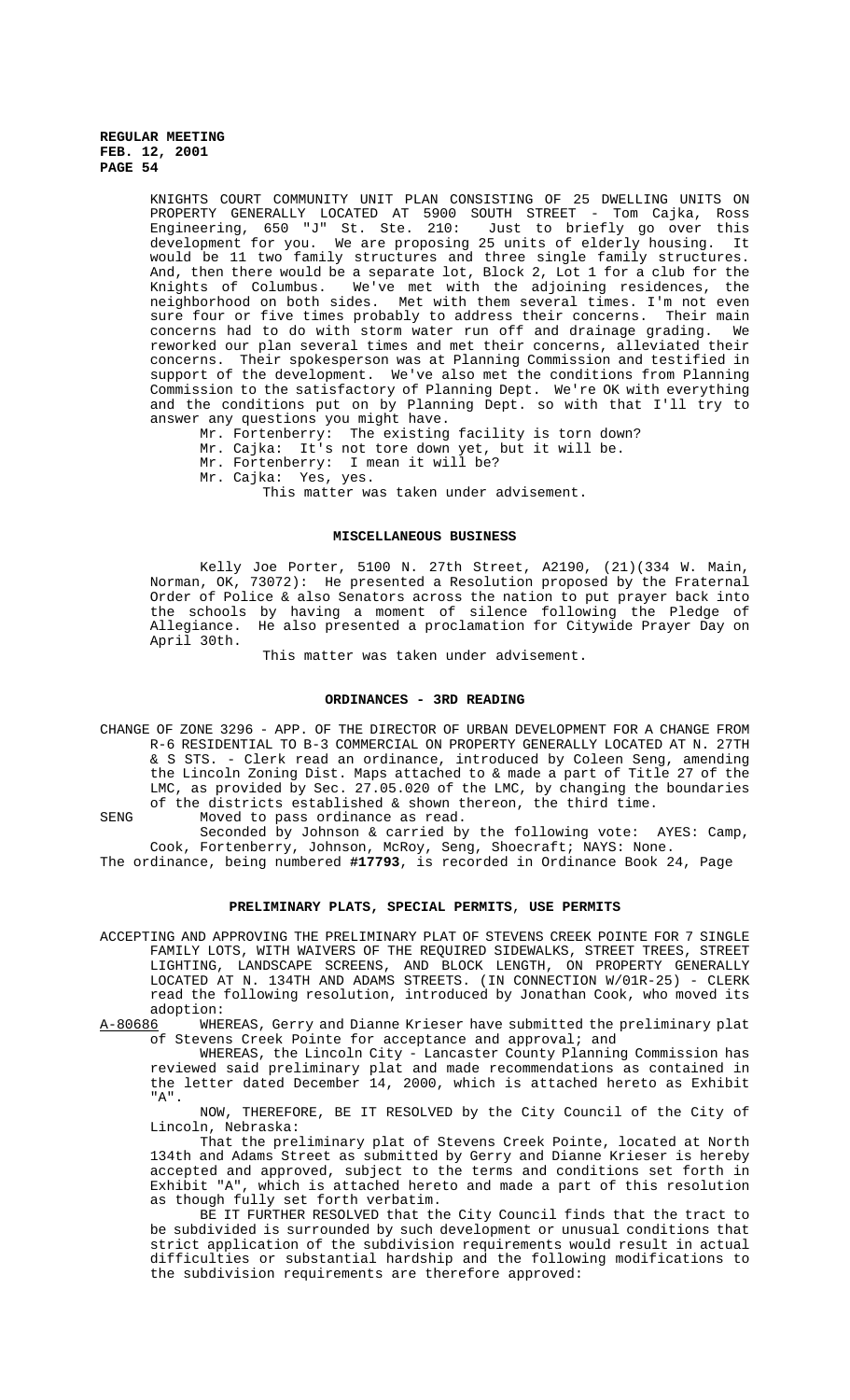The requirements of Section 26.27.020, 26.27.070, 26.27.080, and 26.27.090 of the Lincoln Municipal Code, relating to the installation of sidewalks, ornamental street lights, landscape screens, and street trees, respectively, are waived pursuant to Section 26.31.010 based upon the rural nature of the proposed development and its location outside the corporate limits.<br>2. The r

The requirement of Section 26.23.130 of the Lincoln Municipal Code that block lengths shall not exceed 1,320 feet between cross streets is waived along the north, south, east, and west sides of the subdivision. Introduced by Jonathan Cook

Seconded by Seng & carried by the following vote: AYES: Camp, Cook, Fortenberry, Johnson, McRoy, Seng, Shoecraft; NAYS: None.

SPECIAL PERMIT 1883 - APPLICATION OF GERRY AND DIANNE KRIESER TO DEVELOP STEVENS CREEK POINTE COMMUNITY UNIT PLAN FOR SEVEN SINGLE FAMILY LOTS, ON PROPERTY GENERALLY LOCATED AT N. 134TH AND ADAMS STREET (IN CONNECTION W/01R-24) - CLERK read the following resolution, introduced by Jonathan Cook, who moved its adoption:<br>A-80687 WHEREAS, Gerr

A-80687 MHEREAS, Gerry and Dianne Krieser have submitted an application designated as Special Permit No. 1883 for authority to develop Stevens Creek Pointe Community Unit Plan consisting of seven single family lots on property located at North 134th and Adams Streets, and legally described to wit:

The North Half of the Southeast Quarter and Lot 33 I.T., all located in the Southeast Quarter of Section 6, Township 10 North, Range 8 East of the 6th P.M., Lancaster County, Nebraska;

WHEREAS, the real property adjacent to the area included within the site plan for this community unit plan will not be adversely affected; and

WHEREAS, said site plan together with the terms and conditions hereinafter set forth are consistent with the intent and purpose of Title 27 of the Lincoln Municipal Code to promote the public health, safety, and general welfare.

NOW, THEREFORE, BE IT RESOLVED by the City Council of the City of Lincoln, Nebraska:

That the application of Gerry and Dianne Krieser, hereinafter referred to as "Permittee", to develop Stevens Creek Pointe Community Unit Plan, on the property legally described above, be and the same is hereby granted under the provisions of Section 27.63.320 and Chapter 27.65 of the Lincoln Municipal Code upon condition that construction and operation of said community unit plan be in strict compliance with said application, the site plan, and the following additional express terms, conditions, and requirements:

1. This permit approves seven single family lots.

2. Before receiving building permits:

a. The Permittee must submit a permanent reproducible final site plan as approved with three copies.

b. The final plat of Stevens Creek Pointe must be approved

by the City Council. 3. Before occupying this development all development and construction must conform to the approved plans.

4. All privately-owned improvements, including private roadways, must be permanently maintained by the Permittee, their successors and assigns.

5. The site plan approved by this permit shall be the basis for all interpretations of setbacks, yards, locations of buildings, location of parking and circulation elements, and similar matters.<br>6. The terms, conditions, and requirements of

The terms, conditions, and requirements of this resolution shall be binding and obligatory upon the Permittee, their successors, and assigns. The building official shall report violations to the City Council which may revoke the special permit or take such other action as may be necessary to gain compliance.<br>7. The Permittee shall sig

The Permittee shall sign and return the City's letter of acceptance to the City Clerk within 30 days following approval of the special permit, provided, however, said 30-day period may be extended up to six months by administrative amendment. The City Clerk shall file a copy of the resolution approving the special permit and the letter of acceptance with the Register of Deeds, filing fees therefor to be paid in advance by the Permittee.

Introduced by Jonathan Cook

Seconded by Seng & carried by the following vote: AYES: Camp, Cook, Fortenberry, Johnson, McRoy, Seng, Shoecraft; NAYS: None.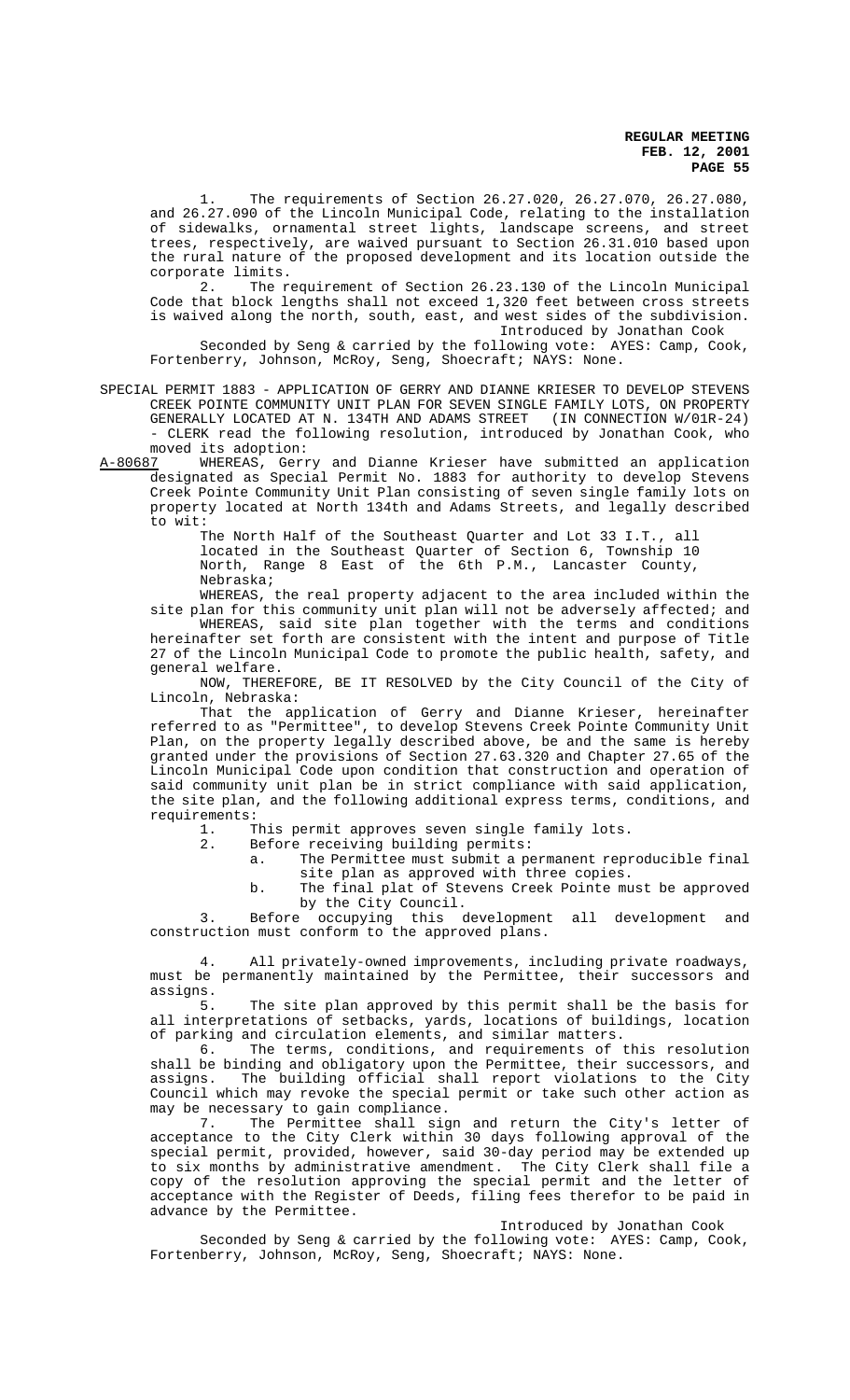USE PERMIT 43A - APPLICATION OF STOCKWELL PROPERTIES, L.L.C. TO DEVELOP 48,675 SQ. FT. OF OFFICE AND FINANCIAL SPACE WITH A WAIVER OF THE REQUIRED SIDEWALK ALONG S. 13TH STREET AND TO PLACE SIGNS IN THE FRONT YARD ALONG S. 13TH STREET ON PROPERTY GENERALLY LOCATED SOUTH OF STOCKWELL STREET BETWEEN S. 13TH AND S. 14TH STREETS - PRIOR to reading:

COOK Moved to amend Bill No. 01R-27 by adding on page 2 at #2 after line 17; c. Revise the landscape plan to show street trees or landscaping equivalent to the number of street trees along South 13th Street to the Parks Department & the Nebraska Department of Roads, and add a concentration of trees on the west side of the property within the front yard setback along the parking lot and d. Revise the alignment of the sidewalk along South 13th Street to the satisfaction of the Public Works Department and the Nebraska Department or Roads; provided that, the alignment avoids additional fill and/or excessive grading. And on page 3, #6 on line 3 the height of signs shall be measured from the finished elevation of the parking lots.

Seconded by Seng & carried by the following vote: AYES: Camp, Cook, Fortenberry, Johnson, McRoy, Seng, Shoecraft; NAYS: None.

CLERK Read the following resolution, introduced by Jonathan Cook, who moved its adoption:<br><u>A-80688</u> WHEREAS

WHEREAS, Stockwell Properties, L.L.C. has submitted an application in accordance with Section 27.27.080 of the Lincoln Municipal Code designated as Use Permit No. 43A for authority to construct 48,675 square feet of office and financial space on property generally located south of Stockwell Street between S. 13th and S. 14th Streets, and legally described to wit:

A tract of land located in the Southeast Quarter of Section 2, Township 9 North, Range 6 East of the 6th P.M., Lancaster County, Nebraska, more particularly described as follows: Referring to the southeast corner of said Section 2; thence in a northerly direction along the east line of the Southeast Quarter of said Section 2 on an assumed bearing of north 0 degrees 0 minutes 0 seconds east, a distance of 1,376.70 feet; thence north 90 degrees 0 minutes 0 seconds west, perpendicular to the last described course, a distance of 33.0 feet to a point on the westerly 33.0 foot right-of-way line of 14th Street as platted in the City of Lincoln and the point of beginning; thence south 59 degrees 55 minutes 35 seconds west, a distance of 79.74 feet to a point on the northeasterly 85.0 foot right-of-way line of relocated 13th Street; thence north 33 degrees 13 minutes 9 seconds west, a distance of 376.01 feet; thence north 23 degrees 4 minutes 57 seconds west, a distance of 180.68 feet; thence north 12 degrees 15 minutes 21 seconds west, a distance of 155.02 feet to a point on the southerly 30.0 foot right-of-way line of Stockwell Street; thence south 89 degrees 1 minute 40 seconds east along the southerly 30.0 foot right-of-way line of Stockwell Street, a distance of 378.80 feet to a point on the westerly 33.0 foot right-of-way line of said 14th Street; thence south 0 degrees 0 minutes 0 seconds east along the westerly 33.0 foot rightof-way line of said 14th Street, a distance of 585.88 feet to the point of beginning;

WHEREAS, the real property adjacent to the area included within the site plan for this office and financial space will not be adversely affected; and

WHEREAS, said site plan together with the terms and conditions hereinafter set forth are consistent with the intent and purpose of Title 27 of the Lincoln Municipal Code to promote the public health, safety, and general welfare.

NOW, THEREFORE, BE IT RESOLVED by the City Council of the City of Lincoln, Nebraska:

That the application of Stockwell Properties, L.L.C., hereinafter referred to as "Permittee", to construct 48,675 square feet of office and financial space on the property legally described above be and the same is hereby granted under the provisions of Section 27.27.080 of the Lincoln Municipal Code upon condition that construction and operation of said be in strict compliance with said application, the site plan, and the following additional express terms, conditions, and requirements:

1. This permit approves 48,675 square feet of office and financial space and rescinds Use Permit No. 43.

2. Before receiving building permits:

- a. The construction plans must conform to the approved plans.
- b. Administrative final plats within the area of this Use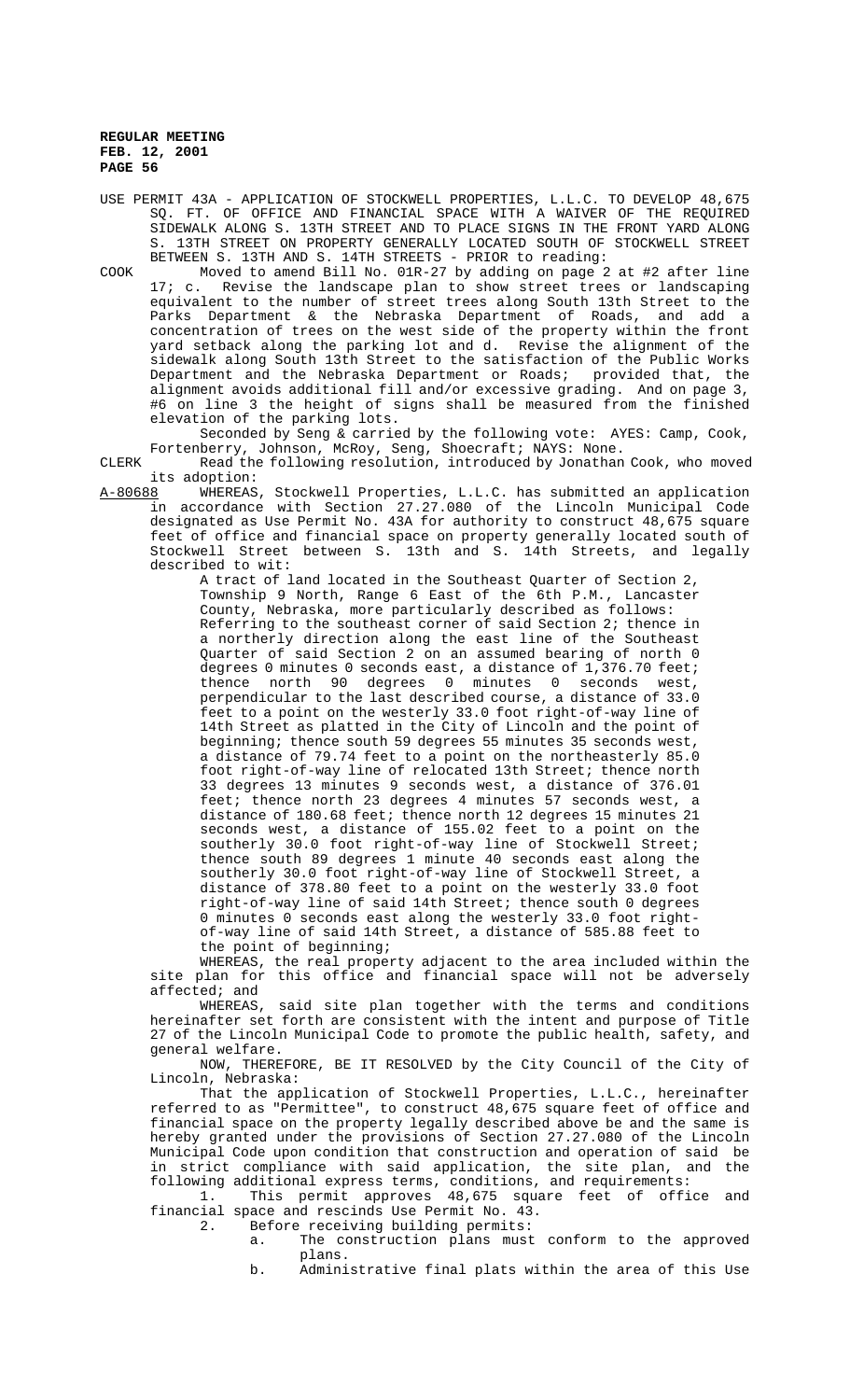Permit must be approved by the City.

- c. Revise the landscape plan to show street trees or landscaping equivalent to the number of street trees along South 13th Street to the satisfaction of the Parks Department and the Nebraska Department of Roads, and add a concentration of trees on the west side of the property within the front yard setback along the parking lot.
- d. Revise the alignment of the sidewalk along South 13th Street to the satisfaction of the Public Works Department and the Nebraska Department of Roads; provided that, the alignment avoids additional fill and/or excessive grading.

3. A waiver of design standards to allow placement of signage in the front yard setback along S. 13th Street is hereby approved.

4. Before occupying the buildings, all development and construction must be in conformance with the approved plans.

5. All privately-owned improvements shall be permanently maintained by the Permittee or an appropriately established homeowners

association approved by the City Attorney.<br>6. The site plan accompanying this The site plan accompanying this permit shall be the basis for all interpretations of setbacks, yards, locations of buildings, location of parking and circulation elements, and similar matters. The height of signs shall be measured from the finished elevation of the parking lots. 7. The terms, conditions, and requirements of this resolution shall be binding and obligatory upon the Permittee, its successors and assigns. The building official shall report violations to the City Council which may revoke this use permit or take such other action as may be necessary to gain compliance.

8. The Permittee shall sign and return the City's letter of acceptance to the City Clerk within 30 days following approval of this use permit, provided, however, said 30-day period may be extended up to six months by administrative amendment. The City Clerk shall file a copy of the resolution approving this use permit and the letter of acceptance with the Register of Deeds, filing fees therefor to be paid in advance by the Permittee.

Introduced by Jonathan Cook

Seconded by Seng & carried by the following vote: AYES: Camp, Cook, Fortenberry, Johnson, McRoy, Seng, Shoecraft; NAYS: None.

ACCEPTING AND APPROVING THE PRELIMINARY PLAT OF KNIGHTS COURT TO DEVELOP 26 LOTS WITH A WAIVER OF THE REQUIREMENTS FOR ROADWAY WIDTH AND CENTERLINE CURVE RADIUS, ON PROPERTY GENERALLY LOCATED AT 5900 SOUTH STREET. (IN CONNECTION W/01R-29) - CLERK read the following resolution, introduced by Jonathan Cook, who moved its adoption:<br>A-80689 WHEREAS, the Council

WHEREAS, the Council Building Association has submitted the preliminary plat of **KNIGHTS COURT** for acceptance and approval; and

WHEREAS, the Lincoln City - Lancaster County Planning Commission has reviewed said preliminary plat and made recommendations as contained in the letter dated January 16, 2001, which is attached hereto as Exhibit "A".

NOW, THEREFORE, BE IT RESOLVED by the City Council of the City of Lincoln, Nebraska:

That the preliminary plat of **KNIGHTS COURT**, located at 5900 South Street as submitted by the Council Building Association is hereby accepted and approved, subject to the terms and conditions set forth in Exhibit "A", which is attached hereto and made a part of this resolution as though fully set forth verbatim.

BE IT FURTHER RESOLVED that the City Council finds that the tract to be subdivided is surrounded by such development or unusual conditions that strict application of the subdivision requirements would result in actual difficulties or substantial hardship and the following modifications to the subdivision requirements are therefore approved:

1. A waiver to curve radius design standards for Curve B.

2. A waiver of the private roadway width design standards to allow 21' width on south 60th Street and Knights Lane.

Introduced by Jonathan Cook

Seconded by Seng & carried by the following vote: AYES: Camp, Cook, Fortenberry, Johnson, McRoy, Seng, Shoecraft; NAYS: None.

SPECIAL PERMIT 1869 - APPLICATION OF COUNCIL BUILDING ASSOCIATION TO DEVELOP KNIGHTS COURT COMMUNITY UNIT PLAN CONSISTING OF 25 DWELLING UNITS ON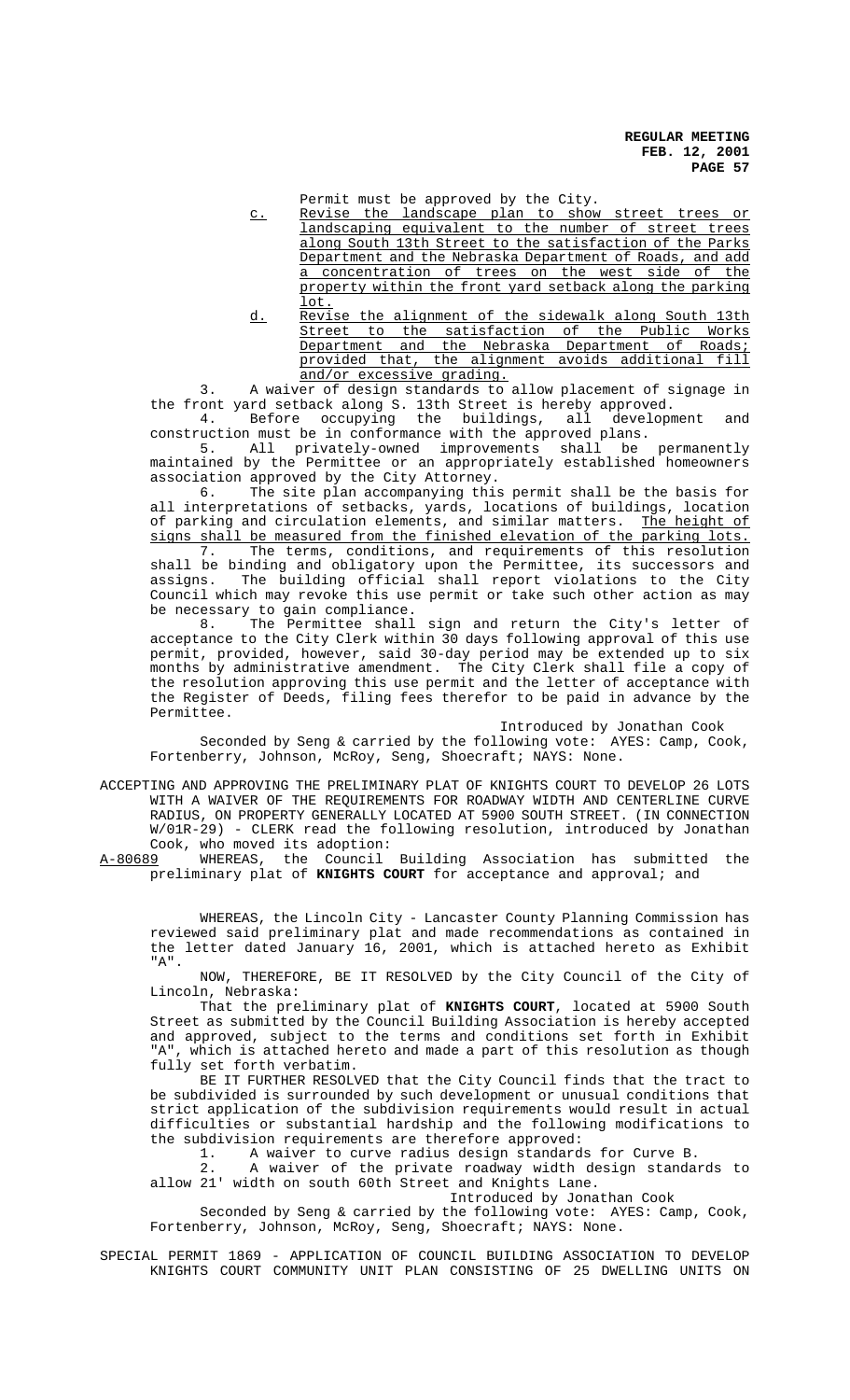PROPERTY GENERALLY LOCATED AT 5900 SOUTH STREET. (IN CONNECTION W/01R-28) - CLERK read the following resolution, introduced by Jonathan Cook, who

moved its adoption:<br>A-80690 WHEREAS, the A-80690 WHEREAS, the Council Building Association has submitted an application designated as Special Permit No. 1869 for authority to develop Knights Court Community Unit Plan consisting of 25 dwelling units on property located at 5900 South Street, and legally described to wit:

> Outlot A, Park Manor South, located in the Northwest Quarter of Section 33, Township 10 North, Range 7 East of the 6th

P.M., Lancaster County, Nebraska;

WHEREAS, the real property adjacent to the area included within the site plan for this community unit plan will not be adversely affected; and WHEREAS, said site plan together with the terms and conditions hereinafter set forth are consistent with the intent and purpose of Title 27 of the Lincoln Municipal Code to promote the public health, safety, and general welfare.

NOW, THEREFORE, BE IT RESOLVED by the City Council of the City of Lincoln, Nebraska:

That the application of the Council Building Association, hereinafter referred to as "Permittee", to develop Knights Court Community Unit Plan consisting of 25 dwelling units, on the property legally described above, be and the same is hereby granted under the provisions of Section 27.63.320 and Chapter 27.65 of the Lincoln Municipal Code upon condition that construction and operation of said community unit plan be in strict compliance with said application, the site plan, and the following additional express terms, conditions, and requirements:

1. This permit approves 25 dwelling units of elderly housing on 26 lots and grants a 36% density bonus for elderly or retirement housing. 2. Before receiving building permits:

a. Ornamental street lights for private roadways and pedestrian way easements must be approved by LES.

- b. The construction plans must conform with the approved plans.
- c. A reproducible final site plan with five copies must be supplied to the Planning Department.
- d. Final plats within Knights Court must be approved by the City.
- e. The required easements as shown on the site plan must be recorded with the Register of Deeds.
- f. Construction plans must conform with the Design Standards for Density Bonuses Section 2 - General Standards.

3. Before occupying the dwelling units all development and construction must be completed in conformance with the approved plans.

4. All privately-owned improvement must be permanently maintained by the Permittee or an appropriately established homeowners association approved by the City Attorney.

5. The site plan approved by this permit shall be the basis for all interpretations of setbacks, yards, locations of buildings, location of parking and circulation elements, and similar matters.

6. The terms, conditions, and requirements of this resolution shall be binding and obligatory upon the Permittee, its successors, and assigns. The building official shall report violations to the City Council which may revoke the special permit or take such other action as may be necessary to gain compliance.

7. The Permittee shall sign and return the City's letter of acceptance to the City Clerk within 30 days following approval of the special permit, provided, however, said 30-day period may be extended up to six months by administrative amendment. The City Clerk shall file a copy of the resolution approving the special permit and the letter of acceptance with the Register of Deeds, filing fees therefor to be paid in advance by the Permittee.

8. The Permittee must annually certify that all occupied dwelling units are occupied by individuals meeting the requirements for elderly or retirement housing.

9. Approval of this permit voids and rescinds Special Permits #528, 713, 713A, 751, 751A, and 751B.

Introduced by Jonathan Cook

Seconded by Seng & carried by the following vote: AYES: Camp, Cook, Fortenberry, Johnson, McRoy, Seng, Shoecraft; NAYS: None.

# **PETITIONS & COMMUNICATIONS**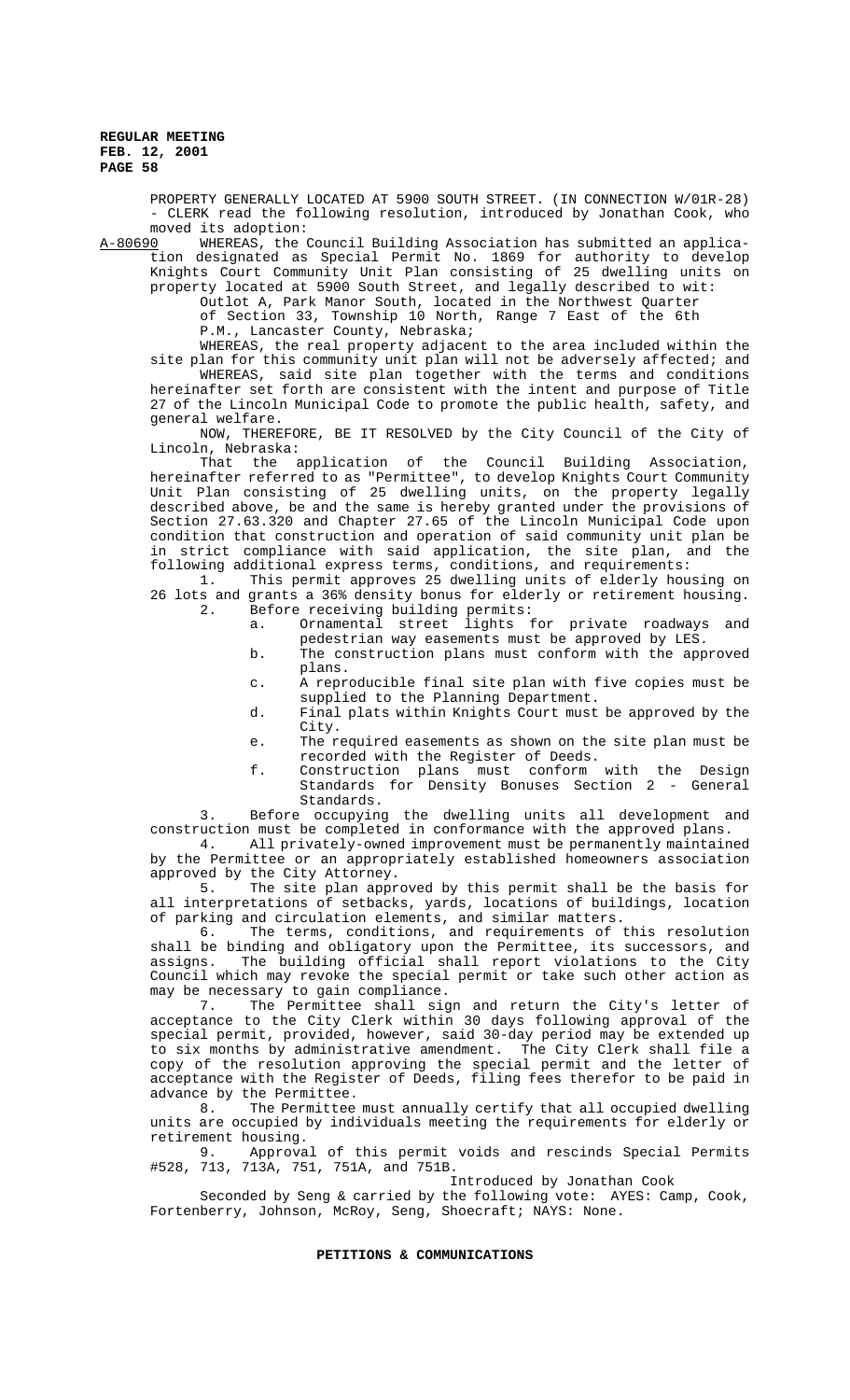# **THE FOLLOWING APPS. WERE REFERRED TO PLANNING DEPT.:**

Change of Zone 3255 - App. of Holdrege Investors LLC from AG to BZ at N. 84<sup>th</sup> & Holdrege.

Change of Zone 3304 - App. Director of Public Works & Utilities to add new sections 27.55.025 & 27.55.055 (No Net Rise) the Lincoln Municipal Code. Special Permit No. 1839 - App. of Holdrege Investors, LLC to develop 14 duplex

lots, 216 multi-family units at N. 84<sup>th</sup> & Holdrege Streets. Special Permit No. 1898 - App. of Barry R. King for expansion of nonconforming

use (garage) at N.  $12^{\text{th}}$  St. & Furnas Ave. Special Permit No. 1899 - App. of C.D.H. Investors dba Randy's Grill & Chill for the sale of alcohol on the premises at 4947 Holdrege St.

Special Permit No. 1900 - App. of Qwest Wireless LLC to build a wireless

communications facility at 8550 Pioneers Blvd.

- Use Permit No. 128 App. of Olsson Associates for Office/Convenience/Commercial/Retail/Restaurant Use at N. 84th & Holdrege Streets.
- Use Permit No. 137 App. of Enterprises, Inc. to develop/construct B-2 Planned Neighborhood Business District at S. 16th & Old Cheney Rd.

#### **REPORTS TO CITY OFFICERS**

CLERK'S LETTER & MAYOR'S APPROVAL OF ORDINANCES & RESOLUTIONS PASSED ON FEB. 12, 2001 - CLERK presented said report which was placed on file in the Office of the City Clerk.

INVESTMENT OF FUNDS - CLERK read the following resolution, introduced by Jonathan Cook, who moved its adoption:

A-80695 BE IT HEREBY RESOLVED BY THE CITY COUNCIL of the City of Lincoln, Nebraska:

That the attached list of investments be confirmed  $\&$  approved,  $\&$  the City Treasurer is hereby directed to hold said investments until maturity unless otherwise directed by the City Council. (Investments beginning 02/2/01)

Introduced by Jonathan Cook

Seconded by Seng & carried by the following vote: AYES: Camp, Cook, Fortenberry, Johnson, McRoy, Seng, Shoecraft; NAYS: None.

- 2000 ANNUAL REPORT OF THE LINCOLN COMMISSION ON HUMAN RIGHTS CLERK presented said report which was placed on file in the Office of the City Clerk.
- REPORTS FROM CITY TREASURER OF TELECOMM. OCC. TAX DUE AS FOLLOWS: **OCT. DEC., 2000:** AFFINITY, ONESTAR; **DEC. - JAN., 2000:** TALK COM, HERTZ TECH.; **DEC., 2000:** BUSINESS TELECOM., TALK COM, GE CAPITAL, AMERICAN FARM BUREAU,

GLOBAL CROSSING, GLOBAL CROSSING, GLOBAL CROSSING, MCI, NETWORK BILLING SYSTEMS, US WATS, CITIZENS TELECOMM. CLERK presented said report which was placed on file in the Office of the City Clerk.

- ACCEPTING THE REPORT OF NEW AND PENDING CLAIMS AGAINST THE CITY AND APPROVING DISPOSITION OF CLAIMS SET FORTH THEREIN FOR THE PERIOD OF JANUARY 16-31, 2001 - CLERK read the following resolution, introduced by Jonathan Cook, who moved its adoption:
- A-80692 BE IT RESOLVED by the City Council of the City of Lincoln, Nebraska: That the claims listed in the attached report, marked as Exhibit "A", dated January 31, 2001, of various new and pending tort claims filed against the City of Lincoln with the Office of the City Attorney or the Office of the City Clerk, as well as claims which have been disposed of, are hereby received as required by Neb. Rev. Stat. § 13-905 (Reissue 1997). The dispositions of claims by the Office of the City Attorney, as shown by the attached report, are hereby approved:

| DENIED                                                  |             | ALLOWED          |          |
|---------------------------------------------------------|-------------|------------------|----------|
| Thomas & Shelley Thorpe                                 | 77.00<br>Ŝ. | Robert J. Molzer | \$981.32 |
| Tom & Sue Thelen                                        | 1,294.55    | Dennis Haakenson | 729.02   |
| Josephine Music                                         | NAS*        |                  |          |
| Stuehrenberg Agency, Inc.                               |             |                  |          |
| (Shad Roth, Insured)                                    | 1,843.97    |                  |          |
| Daniel W. Rhoads                                        | NAS*        |                  |          |
| Jared N. Sutton                                         | 164.50      |                  |          |
| Michelle E. Williams                                    | 321.10      |                  |          |
| *No Amount Specified                                    |             |                  |          |
| mba Afric Arrange fo benche dinama de meid ra ribe de l |             |                  |          |

The City Attorney is hereby directed to mail to the various claimants listed herein a copy of this resolution which shows the final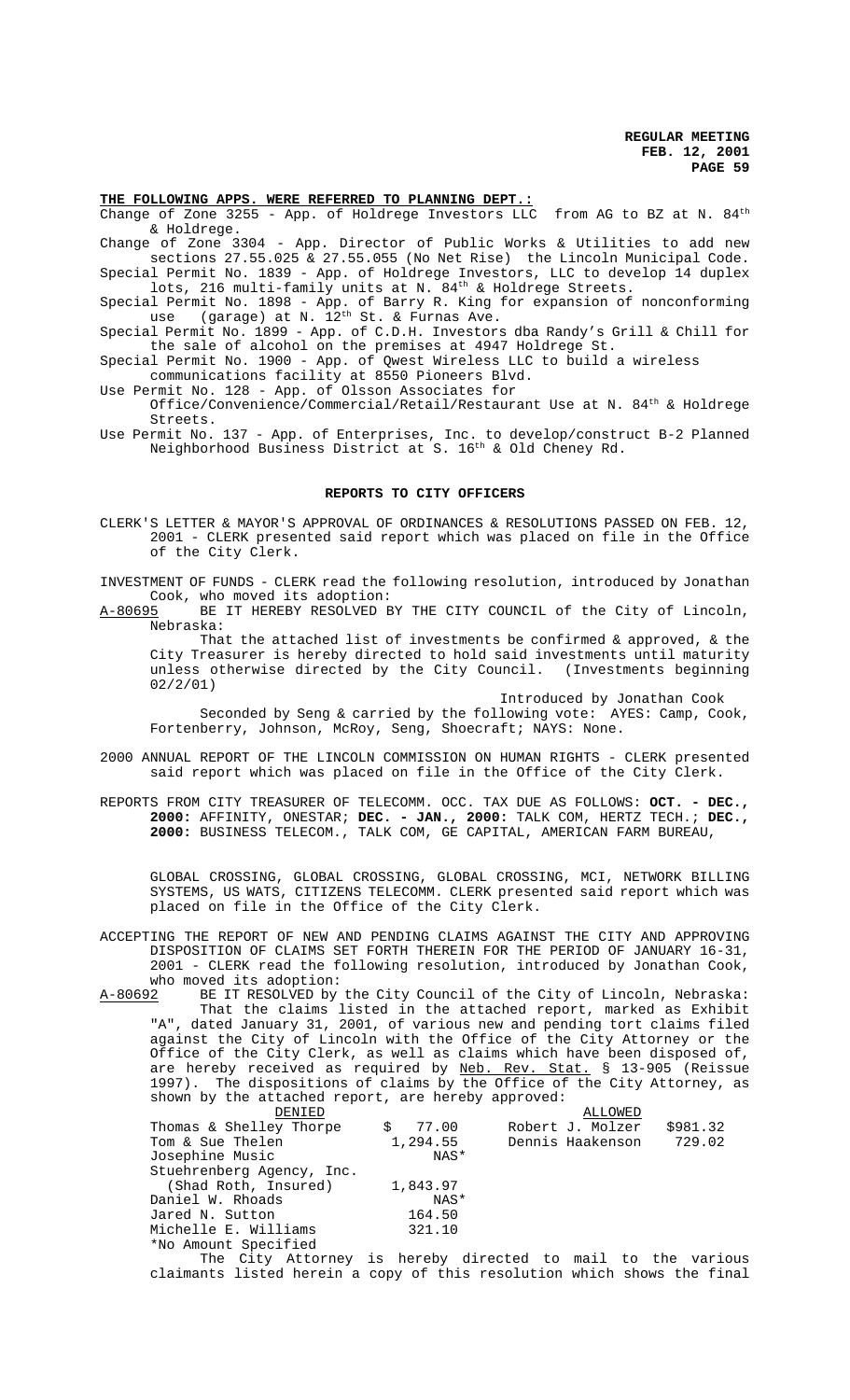disposition of their claim.

Introduced by Jonathan Cook

Seconded by Seng & carried by the following vote: AYES: Camp, Cook, Fortenberry, Johnson, McRoy, Seng, Shoecraft; NAYS: None.

#### **OTHER RESOLUTIONS**

MANAGER APPLICATION OF JEFFERY D. GOTTBREHT FOR LINCOLN FIREFIGHTERS LOCAL 644 RECEPTION HALL AT 241 VICTORY LANE - CLERK read the following resolution, introduced by Cindy Johnson, who moved its adoption for approval:

A-80682 WHEREAS, Lincoln Firefighters Local 644 Reception Hall located at 241 Victory Lane, Lincoln, Nebraska has been approved for a Retail Class "I" liquor license, and now requests that Jeffery D. Gottbreht be named manager;

WHEREAS, Jeffery D. Gottbreht appears to be a fit and proper person to manage said business.

NOW, THEREFORE, BE IT RESOLVED by the City Council of the City of Lincoln, Nebraska:

That after hearing duly had as required by law, consideration of the facts of this application, the Nebraska Liquor Control Act, and the pertinent City ordinances, the City Council recommends that Jeffery D. Gottbreht be approved as manager of this business for said licensee. The City Clerk is directed to transmit a copy of this resolution to the Nebraska Liquor Control Commission.

Introduced by Cindy Johnson

Seconded by Seng & carried by the following vote: AYES: Camp, Cook, Fortenberry, Johnson, McRoy, Seng, Shoecraft; NAYS: None.

MANAGER APPLICATION OF RENEE K. HILLGREN FOR WHITEHEAD OIL COMPANY DBA "U-STOP CONVENIENCE SHOP" AT 1421 CENTERPARK ROAD - CLERK read the following resolution, introduced by Cindy Johnson, who moved its adoption for

denial:<br>A-80683 B BE IT RESOLVED by the City Council of the City of Lincoln, Nebraska: That after hearing duly had as required by law, consideration of the facts of this application, the Nebraska Liquor Control Act, and the pertinent City ordinances, the City Council recommends that the application of Renee K. Hillgren as manager of Whitehead Oil Company dba "Whitehead Oil Company dba "U-Stop Convenience Shop" located at 1421 Centerpark Road, Lincoln, Nebraska, be denied. The City Clerk is directed to transmit a copy of this resolution to the Nebraska Liquor Control Commission.

Introduced by Cindy Johnson

Seconded by Seng & carried by the following vote: AYES: Camp, Cook, Fortenberry, Johnson, McRoy, Seng, Shoecraft; NAYS: None.

APPROVING AN AGREEMENT BETWEEN THE CITY AND THE COUNTY TO PROVIDE MEDICAL SERVICES AT THE LANCASTER COUNTY JUVENILE DETENTION CENTER - CLERK read the following resolution, introduced by Jonathan Cook, who moved its adoption:<br>A-80684 BE

BE IT RESOLVED by the City Council of the City of Lincoln, Nebraska: That the Interlocal Agreement between the City of Lincoln and the County of Lancaster through the Lincoln-Lancaster County Health Department for the purpose of providing medical services at the Lancaster County Juvenile Detention Center, upon the terms and condition set out in said Agreement which is attached hereto marked as Attachment "A" and made a part hereof by reference, is hereby approved and the Mayor is authorized to execute said Interlocal Agreement on behalf of the City.

The City Clerk is directed to return one fully executed copy of said Interlocal Agreement to Earleen Ladd, Lancaster County Clerk's Office for filing with the County, one copy to Lincoln-Lancaster County Health Department.

Introduced by Jonathan Cook

Seconded by Seng & carried by the following vote: AYES: Camp, Cook, Fortenberry, Johnson, McRoy, Seng, Shoecraft; NAYS: None.

APPROVING AN INTERLOCAL AGREEMENT BETWEEN THE CITY AND THE LOWER PLATTE SOUTH NATURAL RESOURCES DISTRICT TO COOPERATE ON A PROJECT TO STABILIZE A PORTION OF THE SALT CREEK BANK NEAR ASHLAND - CLERK read the following resolution, introduced by Jonathan Cook, who moved its adoption:<br>A-80685 BE IT RESOLVED by the City Council of the City of Lincoln, N

BE IT RESOLVED by the City Council of the City of Lincoln, Nebraska: That the Interlocal Agreement between the City of Lincoln and the Lower Platte South Natural Resources District for the purpose of cooperating on a project to stabilize a portion of the Salt Creek bank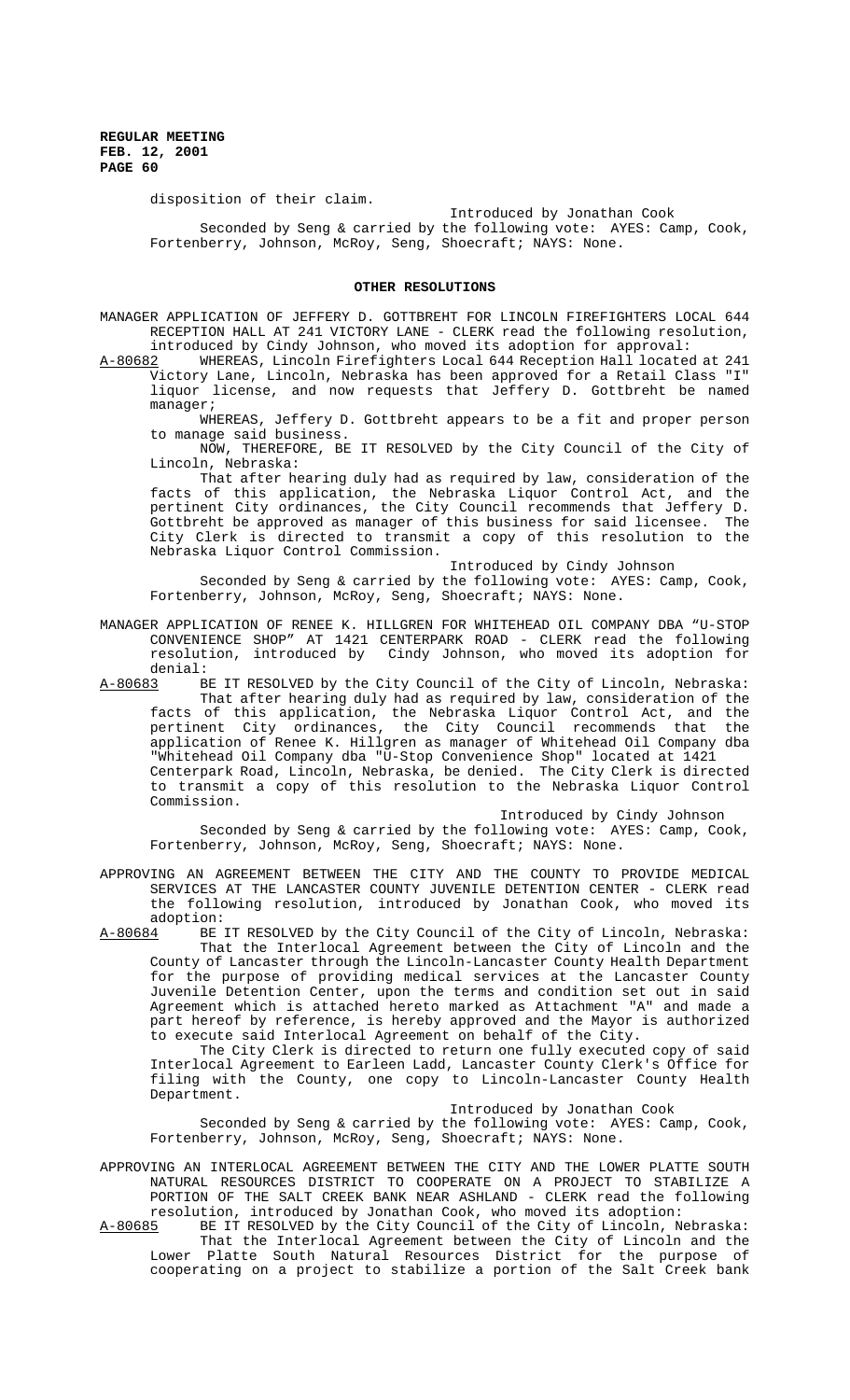near Ashland, upon the terms and conditions set out in said Agreement which is attached hereto marked as Attachment "A" and made a part hereof by reference, is hereby approved and the Mayor is authorized to execute said Interlocal Agreement on behalf of the City.

The City Clerk is directed to return one fully executed copy of said Interlocal Agreement to the Lower Platte South NRD, Attn: Paul D. Zillig, Box 83581, Lincoln, NE 68501-3581.

Introduced by Jonathan Cook

Seconded by Seng & carried by the following vote: AYES: Camp, Cook, Fortenberry, Johnson, McRoy, Seng, Shoecraft; NAYS: None.

APPOINTING MARCIA MALONE TO THE LINCOLN-LANCASTER COMMISSION ON AGING ADVISORY BOARD TO FILL AN UNEXPIRED TERM EXPIRING JULY 1, 2003 - CLERK read the following resolution, introduced by Jonathan Cook, who moved its adoption: A-80691 BE IT RESOLVED by the City Council of the City of Lincoln, Nebraska: That the appointment of Marcia Malone to the Lincoln-Lancaster

Commission on Aging Advisory Board to fill an unexpired term expiring July 1, 2001 is hereby approved.

Introduced by Jonathan Cook Seconded by Seng & carried by the following vote: AYES: Camp, Cook, Fortenberry, Johnson, McRoy, Seng, Shoecraft; NAYS: None.

REAPPOINTING TOM LAGING TO THE NEBRASKA CAPITOL ENVIRONS COMMISSION FOR A THREE-YEAR TERM TO EXPIRE JANUARY 9, 2004 - CLERK read the following resolution, introduced by Jonathan Cook, who moved its adoption:

A-80693 BE IT RESOLVED by the City Council of the City of Lincoln, Nebraska: That the reappointment of Tom Laging to the Nebraska Capitol Environs Commission for a three-year term expiring January 9, 2004 is hereby approved.

Introduced by Jonathan Cook

Seconded by Seng & carried by the following vote: AYES: Camp, Cook, Fortenberry, Johnson, McRoy, Seng, Shoecraft; NAYS: None.

- SETTING HEARING DATE OF MONDAY, FEB. 26, 2001 AT 5:30 P.M. FOR MAN. APP. OF EVELYN M. MCFARLAND FOR BUGEATER INVESTMENTS INC. DBA "THE WATERING HOLE" AT 1321 O ST. - CLERK read the following resolution, introduced by Jonathan Cook, who moved its adoption:<br>A-80694 BE IT RESOLVED by the City Counc
- BE IT RESOLVED by the City Council, of the City of Lincoln, that a hearing date is hereby fixed for Mon., Feb. 26, 2001, at 5:30 p.m. or as soon thereafter as possible in the City Council Chambers, County-City Building, 555 S. 10th St., Lincoln, NE, for the purpose of considering the following MAN. APP. of EVELYN M. MCFARLAND FOR BUGEATER INVESTMENTS INC DBA "THE WATERING HOLE" AT 1321 O STREET.

If the Police Dept. is unable to complete the investigation by said time, a new hearing date will be set.

Introduced by Jonathan Cook

Seconded by Seng & carried by the following vote: AYES: Camp, Cook, Fortenberry, Johnson, McRoy, Seng, Shoecraft; NAYS: None.

# **ORDINANCES - 1ST & 2ND READING**

CREATING WATER DISTRICT NO. 1182 IN SAYLOR STREET FROM 57TH STREET TO 58TH STREET - CLERK read an ordinance, introduced by Jonathan Cook, creating Water District No. 1182, designating th real estate to be benefitted, providing for assessment of the costs of the improvements constructed therein, providing for the acquisition of easements and additional rightof-way, if necessary, and repealing all ordinances or parts of ordinances in conflict herewith, the first time.

CREATING ALLEY PAVING DISTRICT NO.360 IN THE NORTH/SOUTH ALLEY BETWEEN

- WORTHINGTON AVE. AND 20TH STREET, FROM SOUTH STREET NORTH APPROXIMATELY 300 FEET - CLERK read an ordinance, introduced by Jonathan Cook, creating Alley Paving District No. 360, defining the limits thereof, establishing the width of the roadway to be paved and the width of the grading to be done, providing for the curbing, guttering, and relaying of sidewalks, providing for the payment of the cost thereof, designating the property to be benefitted, providing for the acquisition of easements and additional right-of-way, if necessary, and repealing all ordinances or parts of ordinances in conflict herewith, the first time.
- APPROVING A LEASE AGREEMENT BETWEEN THE CITY AND QWEST WIRELESS L.L.C. TO CO-LOCATE TELECOMMUNICATION ANTENNAS ON THE TOWER BEING CONSTRUCTED AT STAR CITY SHORES AT 27TH AND HIGHWAY 2 - CLERK read an ordinance, introduced by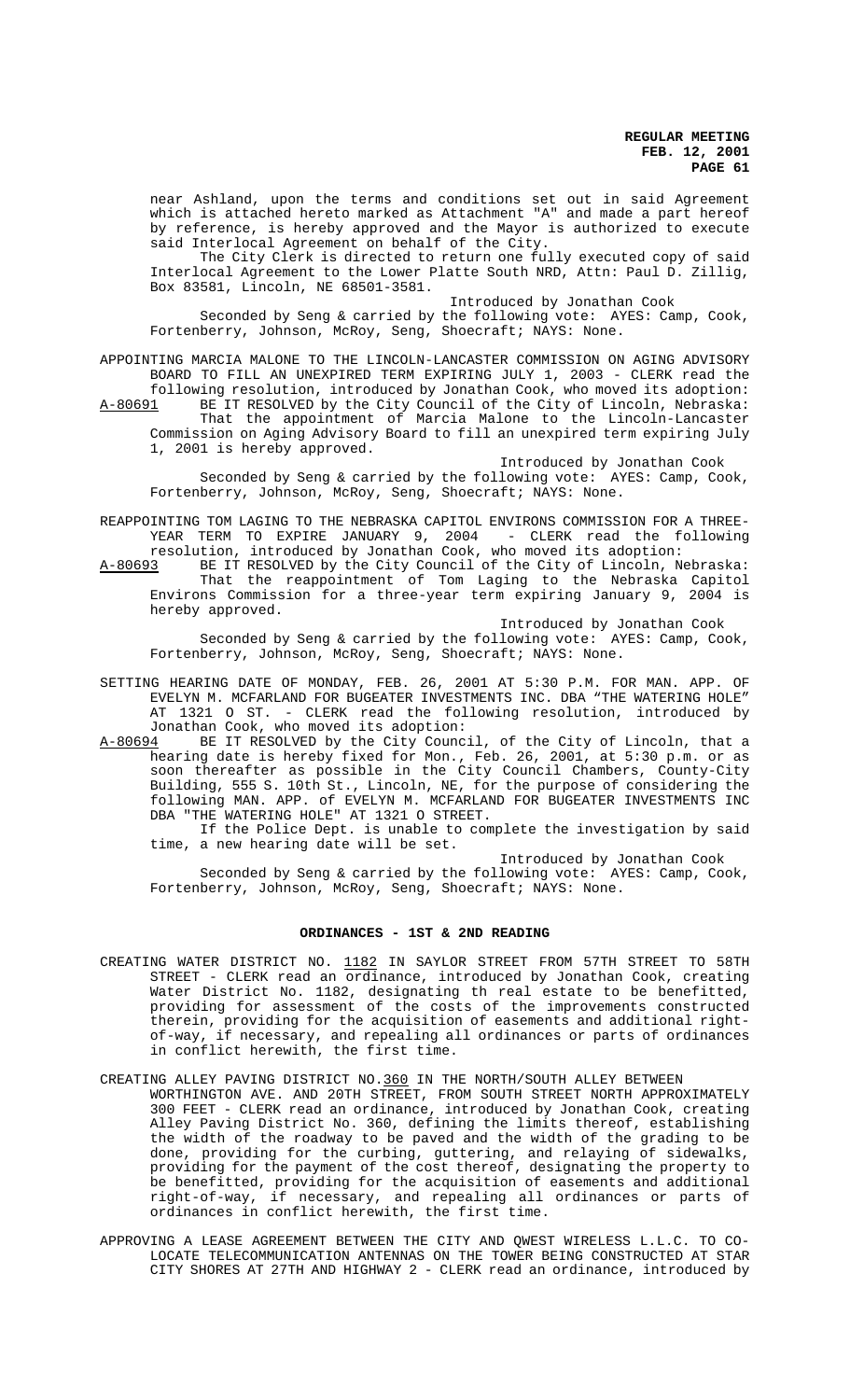> Jonathan Cook, WHEREAS the City of Lincoln, desires to lease space on a City tower at Star City Shores, generally located at South 27th and Highway 2, to Qwest Wireless, LLC, (hereinafter "Qwest") for telecommunication uses and associated ground space, the first time.

- APPROVING A LEASE AGREEMENT BETWEEN THE CITY AND QWEST WIRELESS L.L.C. TO LOCATE TELECOMMUNICATION ANTENNAS ON THE CARRIAGE PARK GARAGE AT 1128 L STREET - CLERK read an ordinance, introduced by Jonathan Cook, WHEREAS, The City of Lincoln, desires to lease space on Carriage Park Garage, generally located west of South 12 and L Streets, to Qwest Wireless, LLC, (hereinafter "Qwest") for telecommunication uses and associated ground space, the first time.
- CHANGE OF ZONE 3272 APPLICATION OF HARTLAND HOMES, INC. AND HAMPTON ENTERPRISES FOR A CHANGE FROM AG AGRICULTURAL TO R-3 RESIDENTIAL, ON PROPERTY GENERALLY LOCATED NORTH OF OLD CHENEY ROAD AND WEST OF 84TH STREET. (IN CONNECTION W/01-26, 01R-41, 01R-42, 01R-43) - CLERK read an ordinance, introduced by, Jonathan Cook, amending the Lincoln Zoning District Maps attached to and made a part of Title 27 of the Lincoln Municipal Code, as provided by Section 27.05.020 of the Lincoln Municipal Code, by changing the boundaries of the districts established and shown thereon, the first time.
- CHANGE OF ZONE 3288 AMENDING SECTION 27.63.590, TEMPORARY STORAGE OF CONSTRUCTION EQUIPMENT AND MATERIALS, TO ALLOW THE PERMIT TO BE GRANTED ON LOTS LESS THAN 10 ACRES AND TO REMOVE THE TIME LIMIT. (IN CONNECTION W/01- 25, 01R-41, 01R-42, 01R-43) - CLERK read an ordinance, introduced by Jonathan Cook, amending Section 27.63.590 of the Lincoln Municipal Code to allow a special permit for the temporary storage of construction equipment and materials to be granted on lots less than ten acres and to remove the time limit; and repealing Section of the Lincoln Municipal Code as hitherto existing, the first time.
- ADOPTING THE SUPPLEMENTS TO THE LINCOLN MUNICIPAL CODE DATED JUNE, 1999; DECEMBER, 1999; JUNE, 2000; AND DECEMBER 2000, AS PART OF THE OFFICIAL LINCOLN MUNICIPAL CODE - CLERK read an ordinance, introduced by Jonathan Cook, adopting the supplements to the Lincoln Municipal Code dated June, 1999; December, 1999; June, 2000; and December 2000 as part of the official Lincoln Municipal Code, the first time.
- VACATING A PORTION OF PINE LAKE RD. FROM THE WEST LINE OF LAZY ACRES SUBDIVISION WEST TO THE RAILROAD RIGHT-OF-WAY, GENERALLY LOCATED WEST OF S. 14TH ST. & PINE LAKE RD. (IN CONNECTION W/00R-308, 00R-309, 99-93) - CLERK read an ordinance, introduced by Jon Camp, vacating Pine Lake Road from the west line of Lazy Acres Subdivision west to the railroad right-of-way, and retaining title thereto in the City of Lincoln, Lancaster County, Nebraska, the second time.
- VACATING PINE LAKE RD. FROM THE WEST LINE OF LAZY ACRES SUBDIVISION EAST TO THE WEST LINE OF LOT 6 I.T., GENERALLY LOCATED WEST OF S. 14TH ST. & PINE LAKE RD. - CLERK read an ordinance, introduced by Jon Camp, vacating Pine Lake Rd. from the west line of Lazy Acres Subdivision east to the west line of Lot 6 I.T., generally located west of S. 14th St. & Pine Lake Rd., & retaining title thereto in the City of Lincoln, Lancaster County, Nebraska, the second time.
- AMENDING THE PAY SCHEDULES FOR CERTAIN EMPLOYEE GROUPS WHOSE CLASSIFICATION IS PREFIXED BY THE LETTER N BY CREATING THE JOB TITLE ANIMAL CONTROL OFFICER II & BY CHANGING THE TITLE OF ANIMAL CONTROL OFFICER TO ANIMAL CONTROL OFFICER I - CLERK read an ordinance, introduced by Jon Camp, amending Sec. 1 of Ord. 17707 relating to the pay schedules of employees whose classifications are assigned to the pay range which is prefixed by the letter "N" by creating the job classification of "Animal Control Officer II" & changing the job classification title "Animal Control Officer" to "Animal Control Officer I", the second time.
- AMENDING THE PAY SCHEDULES FOR CERTAIN EMPLOYEE GROUPS WHOSE CLASSIFICATION IS PREFIXED BY THE LETTER M BY CREATING THE JOB TITLE SYSTEM SUPERVISOR, PARKING MANAGER, & PRINCIPAL PLANNER - CLERK read an ordinance, introduced by Jon Camp, amending Sec. 5 of Ord. 17704 relating to the pay schedules of employees whose classifications are assigned to the pay range which is prefixed by the letter "M" by creating the job classifications of "System